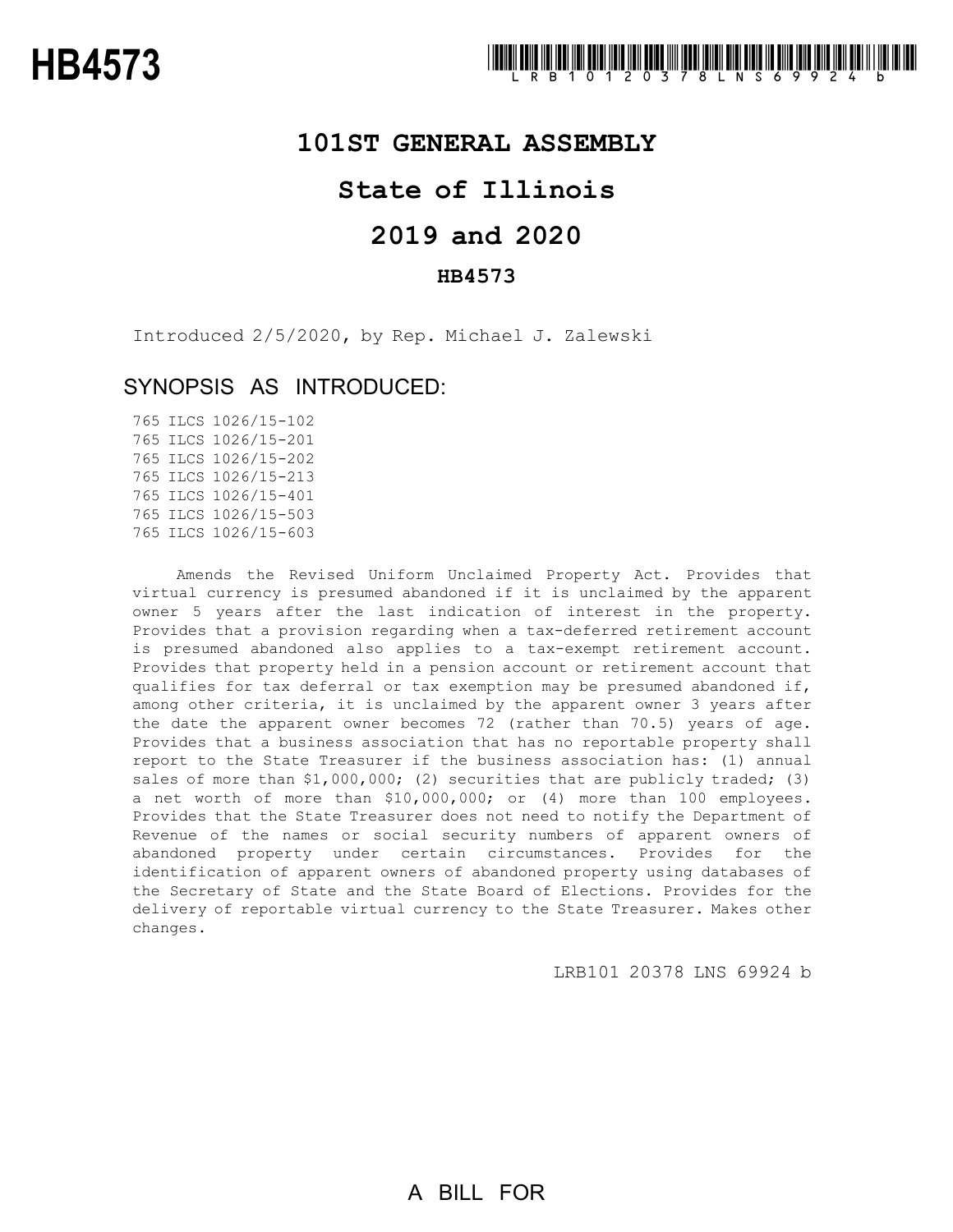AN ACT concerning civil law.

#### **Be it enacted by the People of the State of Illinois, represented in the General Assembly:** 2 3

Section 5. The Revised Uniform Unclaimed Property Act is amended by changing Sections 15-102, 15-201, 15-202, 15-213, 15-401, 15-503, and 15-603 as follows: 4 5 6

(765 ILCS 1026/15-102) 7

Sec. 15-102. Definitions. In this Act: 8

9

1

(1) "Administrator" means the State Treasurer.

(2) "Administrator's agent" means a person with which the administrator contracts to conduct an examination under Article 10 on behalf of the administrator. The term includes an independent contractor of the person and each individual participating in the examination on behalf of the person or contractor. 10 11 12 13 14 15

(2.5) (Blank). 16

(3) "Apparent owner" means a person whose name appears on the records of a holder as the owner of property held, issued, or owing by the holder. 17 18 19

(4) "Business association" means a corporation, joint stock company, investment company, unincorporated association, joint venture, limited liability company, business trust, trust company, land bank, safe deposit 20 21 22 23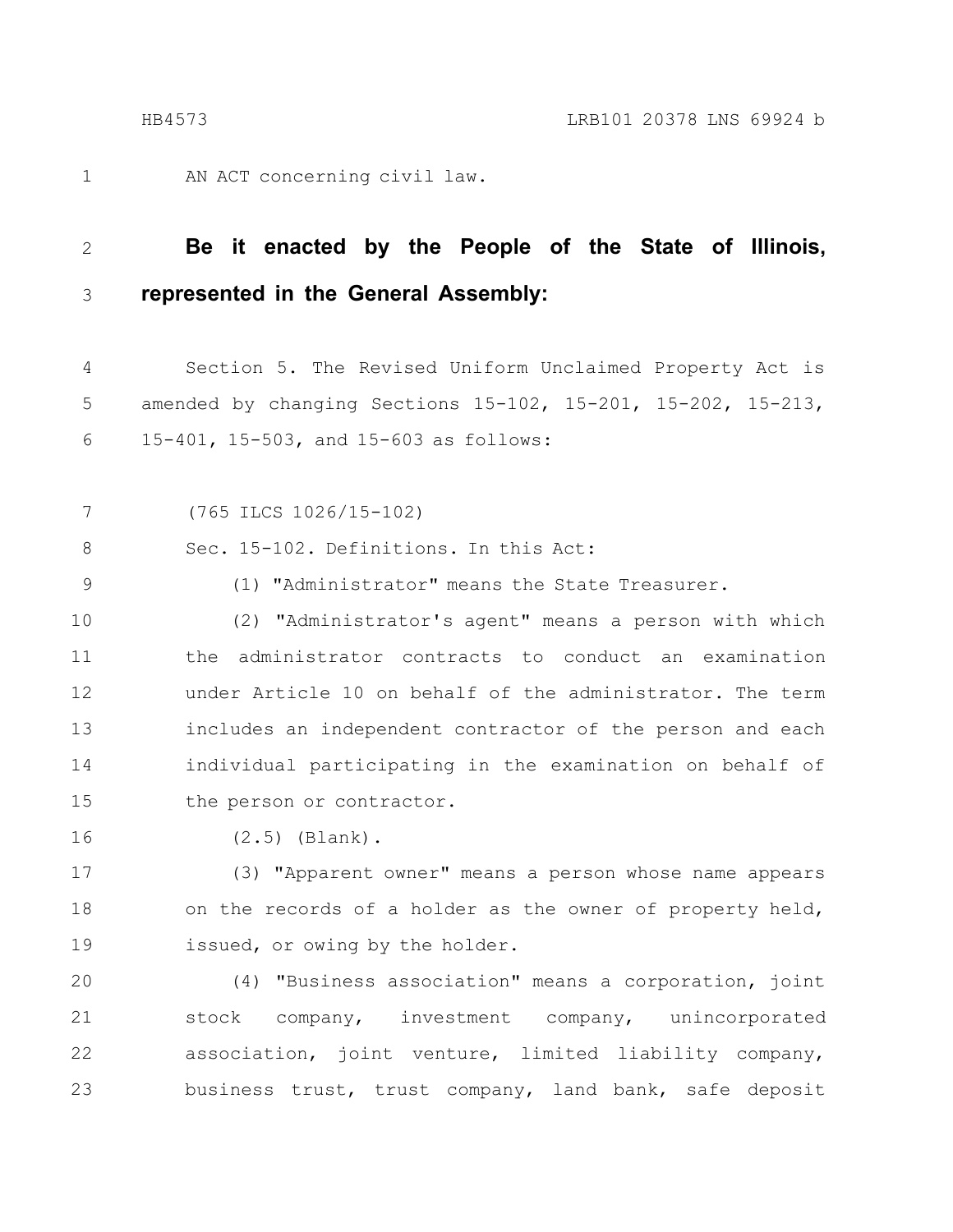2

3

4

company, safekeeping depository, financial organization, insurance company, federally chartered entity, utility, sole proprietorship, or other business entity, whether or not for profit.

(5) "Confidential information" means information that is "personal information" under the Personal Information Protection Act, "private information" under the Freedom of Information Act or personal information contained within public records, the disclosure of which would constitute a clearly unwarranted invasion of personal privacy, unless the disclosure is consented to in writing by the individual subjects of the information as provided in the Freedom of Information Act. 5 6 7 8 9 10 11 12 13

14

(6) "Domicile" means:

(A) for a corporation, the state of its incorporation; 15 16

(B) for a business association whose formation requires a filing with a state, other than a corporation, the state of its filing; 17 18 19

(C) for a federally chartered entity or an investment company registered under the Investment Company Act of 1940, the state of its home office; and 20 21 22

(D) for any other holder, the state of its principal place of business. 23 24

(7) "Electronic" means relating to technology having electrical, digital, magnetic, wireless, optical, 25 26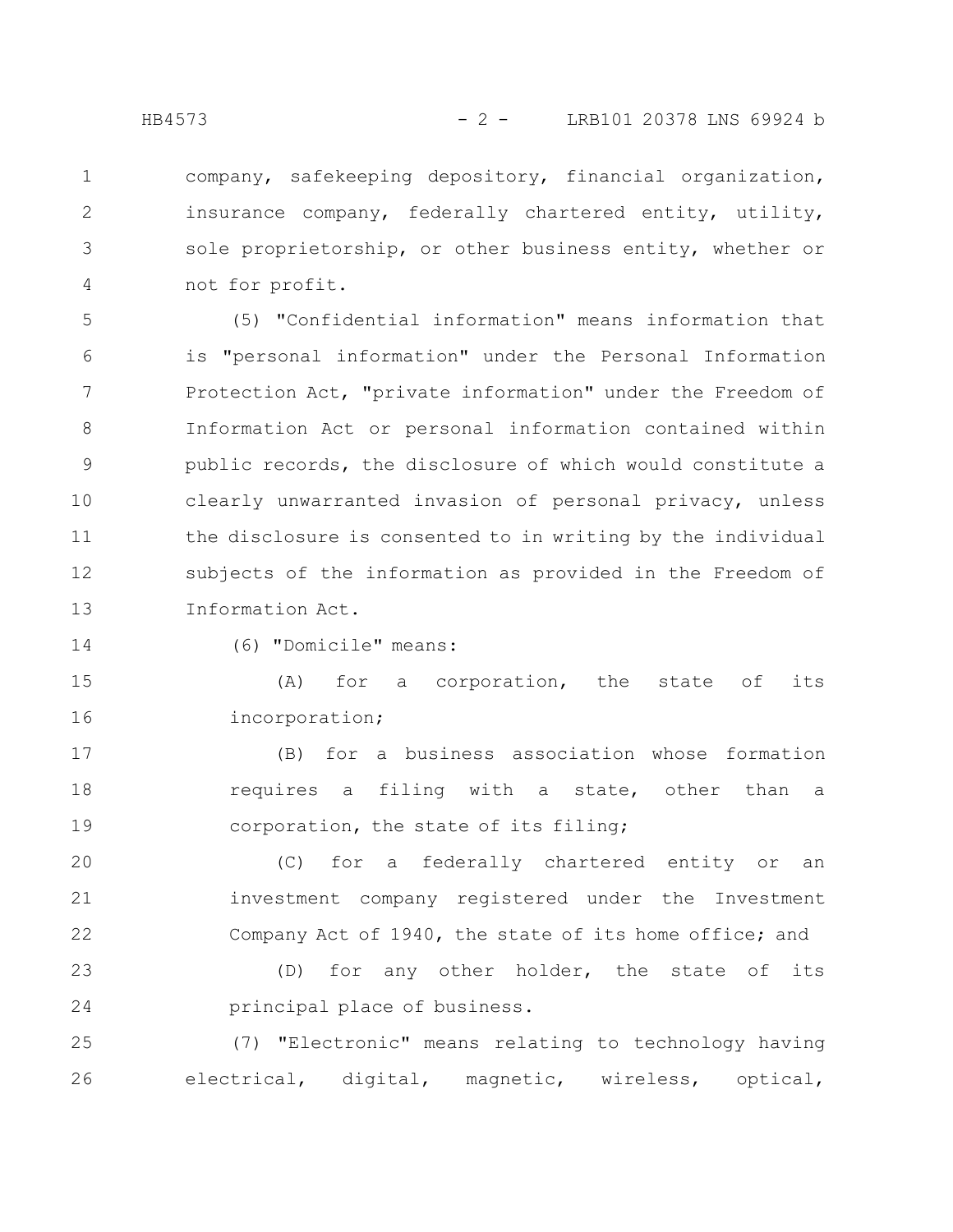23

electromagnetic, or similar capabilities.

(8) "Electronic mail" means a communication by electronic means which is automatically retained and stored and may be readily accessed or retrieved. 2 3 4

(8.5) "Escheat fee" means any charge imposed solely by virtue of property being reported as presumed abandoned. 5 6

(9) "Financial organization" means a bank, savings bank, foreign bank, corporate fiduciary, currency exchange, money transmitter, or credit union. 7 8 9

(10) "Game-related digital content" means digital content that exists only in an electronic game or electronic-game platform. The term: 10 11 12

(A) includes: 13

(i) game-play currency such as a virtual wallet, even if denominated in United States currency; and 14 15 16

(ii) the following if for use or redemption only within the game or platform or another electronic game or electronic-game platform: 17 18 19

(I) points sometimes referred to as gems, tokens, gold, and similar names; and 20 21

(II) digital codes; and 22

(B) does not include an item that the issuer:

(i) permits to be redeemed for use outside a game or platform for: 24 25

(I) money; or 26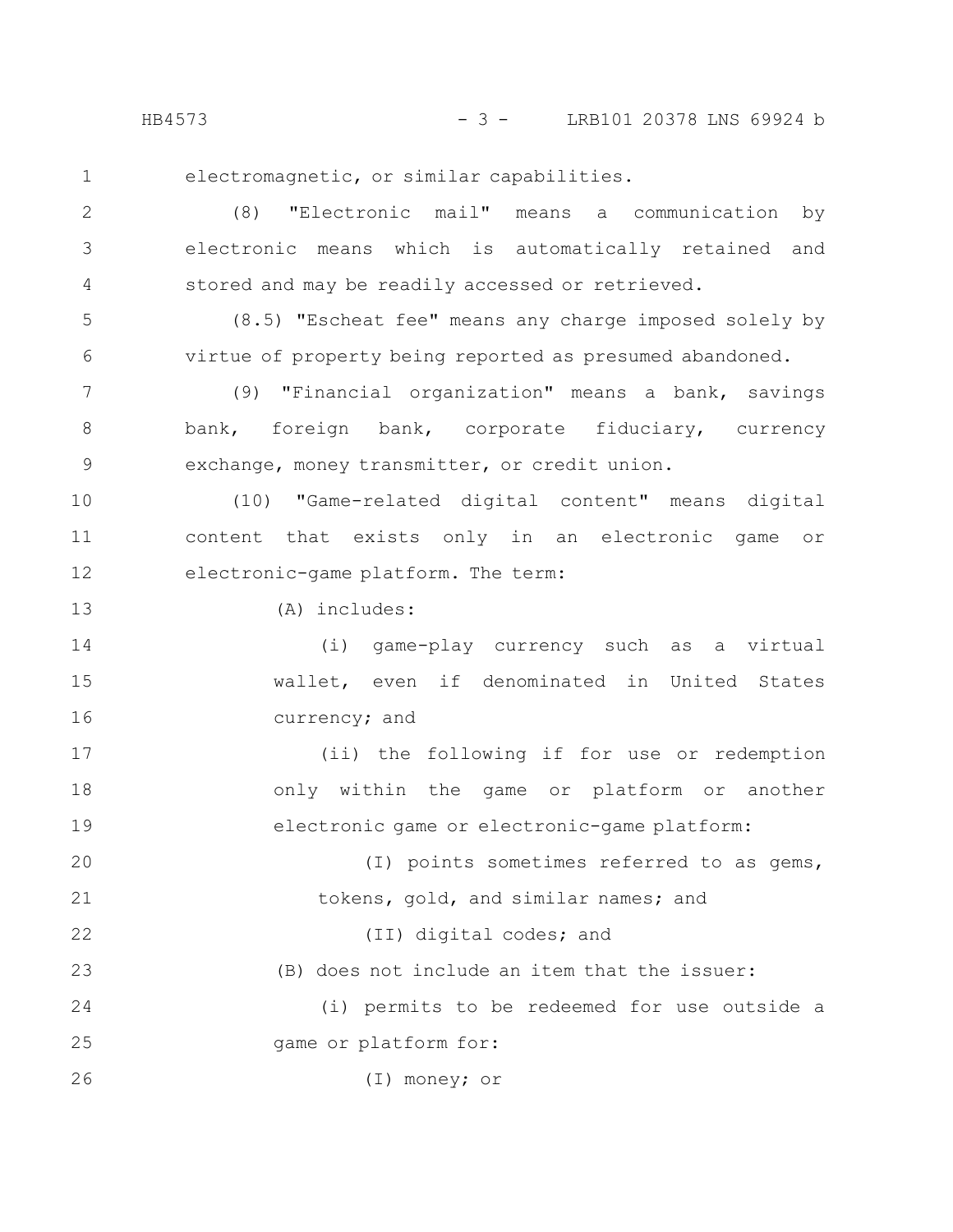(II) goods or services that have more than minimal value; or (ii) otherwise monetizes for use outside a game or platform. (11) "Gift card" means a record evidencing a promise made for consideration by the seller or issuer of the record that goods, services, or money will be provided to the owner of the record to the value or amount shown in the record that is either: (A) a record: (i) issued on a prepaid basis primarily for personal, family, or household purposes to a consumer in a specified amount; (ii) the value of which does not expire; (iii) that is not subject to a dormancy, inactivity, or post-sale service fee; (iv) that is redeemable upon presentation for goods or services; and (v) that, unless required by law, may not be redeemed for or converted into money or otherwise monetized by the issuer; or (B) a prepaid commercial mobile radio service, as defined in 47 C.F.R. 20.3, as amended. (12) "Holder" means a person obligated to hold for the account of, or to deliver or pay to, the owner, property subject to this Act. 1 2 3 4 5 6 7 8 9 10 11 12 13 14 15 16 17 18 19 20 21 22 23 24 25 26 HB4573 - 4 - LRB101 20378 LNS 69924 b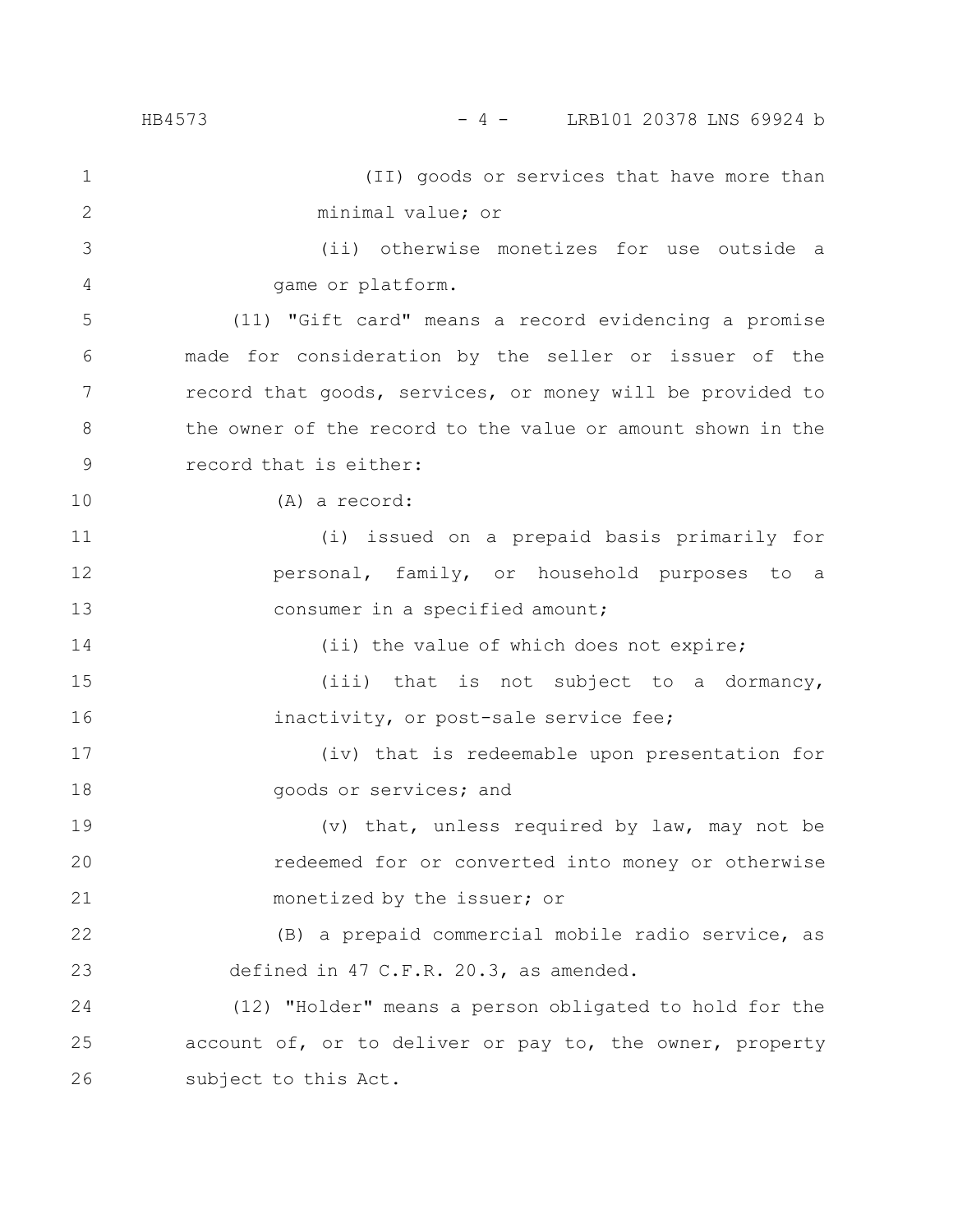(13) "Insurance company" means an association, corporation, or fraternal or mutual-benefit organization, whether or not for profit, engaged in the business of providing life endowments, annuities, or insurance, including accident, burial, casualty, credit-life, contract-performance, dental, disability, fidelity, fire, health, hospitalization, illness, life, malpractice, marine, mortgage, surety, wage-protection, and worker-compensation insurance. 1 2 3 4 5 6 7 8 9

(14) "Loyalty card" means a record given without direct monetary consideration under an award, reward, benefit, loyalty, incentive, rebate, or promotional program which may be used or redeemed only to obtain goods or services or a discount on goods or services. The term does not include a record that may be redeemed for money or otherwise monetized by the issuer. 10 11 12 13 14 15 16

(15) "Mineral" means gas, oil, coal, oil shale, other gaseous liquid or solid hydrocarbon, cement material, sand and gravel, road material, building stone, chemical raw material, gemstone, fissionable and nonfissionable ores, colloidal and other clay, steam and other geothermal resources, and any other substance defined as a mineral by law of this State other than this Act. 17 18 19 20 21 22 23

(16) "Mineral proceeds" means an amount payable for extraction, production, or sale of minerals, or, on the abandonment of the amount, an amount that becomes payable 24 25 26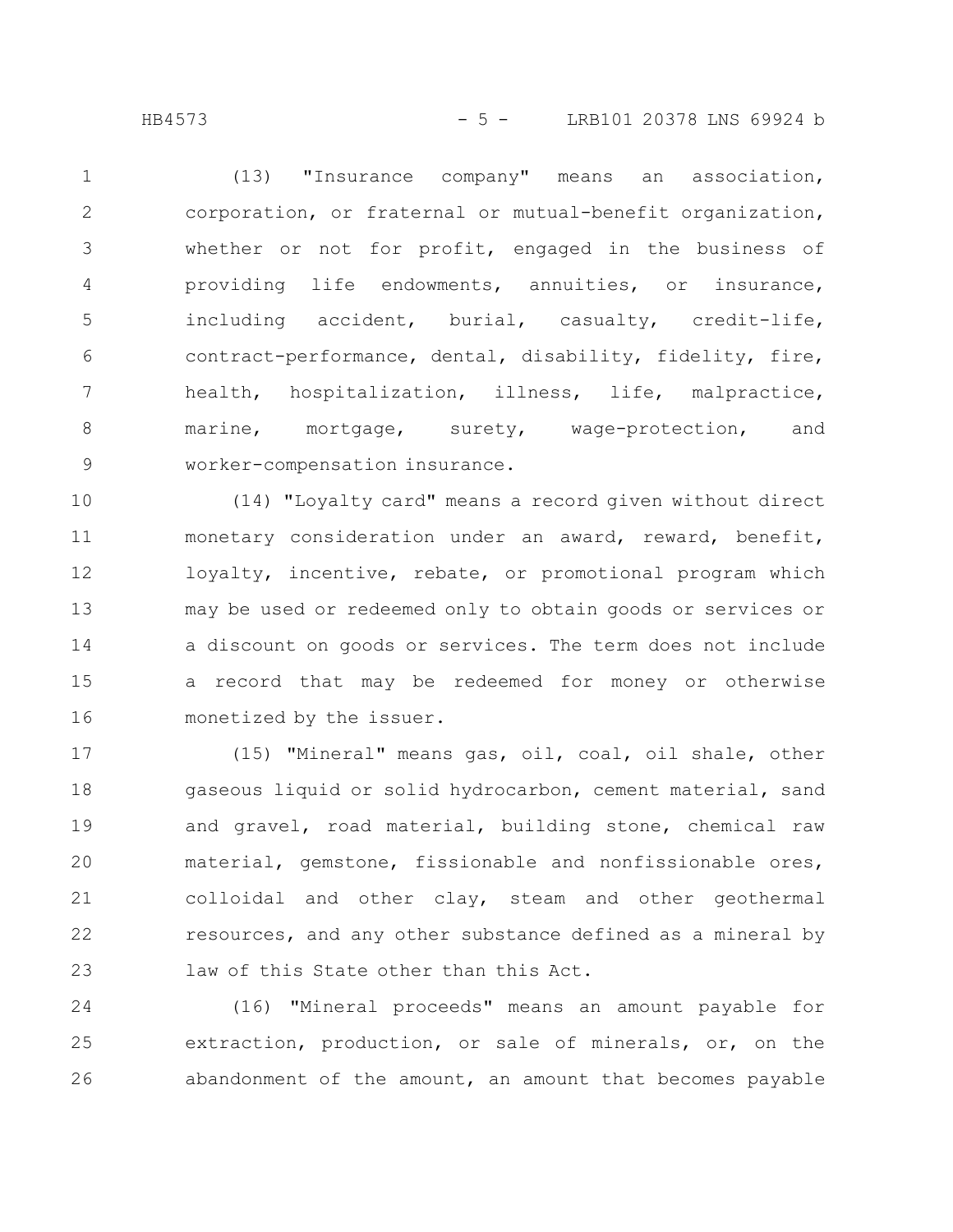after abandonment. The term includes an amount payable:

(A) for the acquisition and retention of a mineral lease, including a bonus, royalty, compensatory royalty, shut-in royalty, minimum royalty, and delay rental; 2 3 4 5

(B) for the extraction, production, or sale of minerals, including a net revenue interest, royalty, overriding royalty, extraction payment, and production payment; and 6 7 8 9

(C) under an agreement or option, including a joint-operating agreement, unit agreement, pooling agreement, and farm-out agreement. 10 11 12

(17) "Money order" means a payment order for a specified amount of money. The term includes an express money order and a personal money order on which the remitter is the purchaser. 13 14 15 16

(18) "Municipal bond" means a bond or evidence of indebtedness issued by a municipality or other political subdivision of a state. 17 18 19

(19) "Net card value" means the original purchase price or original issued value of a stored-value card, plus amounts added to the original price or value, minus amounts used and any service charge, fee, or dormancy charge permitted by law. 20 21 22 23 24

(20) "Non-freely transferable security" means a security that cannot be delivered to the administrator by 25 26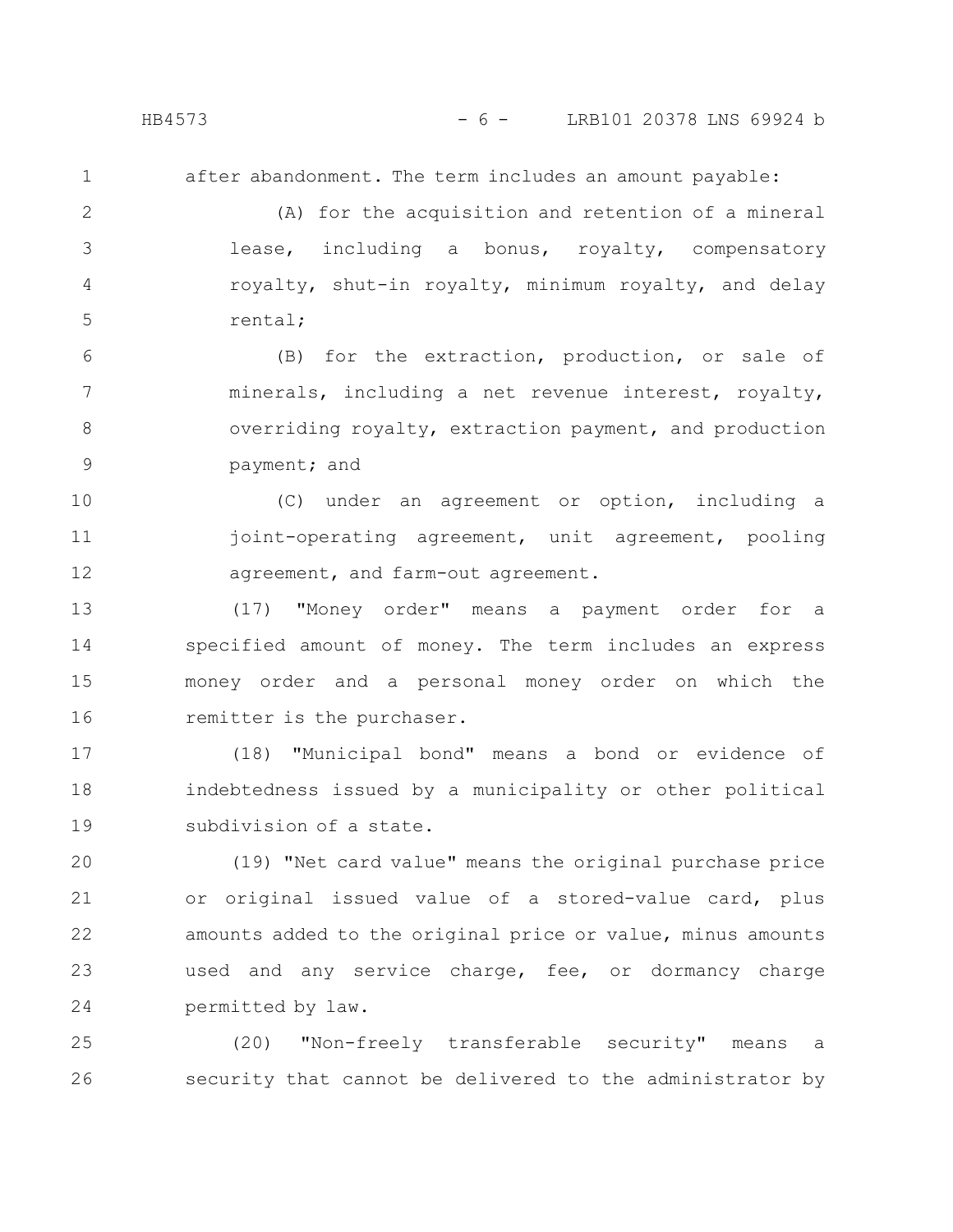the Depository Trust Clearing Corporation or similar custodian of securities providing post-trade clearing and settlement services to financial markets or cannot be delivered because there is no agent to effect transfer. The term includes a worthless security. 1 2 3 4 5

(21) "Owner", unless the context otherwise requires, means a person that has a legal, beneficial, or equitable interest in property subject to this Act or the person's legal representative when acting on behalf of the owner. The term includes: 6 7 8 9 10

11

(A) a depositor, for a deposit;

(B) a beneficiary, for a trust other than a deposit in trust; 12 13

(C) a creditor, claimant, or payee, for other property; and 14 15

(D) the lawful bearer of a record that may be used to obtain money, a reward, or a thing of value. 16 17

(22) "Payroll card" means a record that evidences a payroll-card account as defined in Regulation E, 12 CFR Part 1005, as amended. 18 19 20

(23) "Person" means an individual, estate, business association, public corporation, government or governmental subdivision, agency, or instrumentality, or other legal entity, whether or not for profit. 21 22 23 24

(24) "Property" means tangible property described in Section 15-201 or a fixed and certain interest in 25 26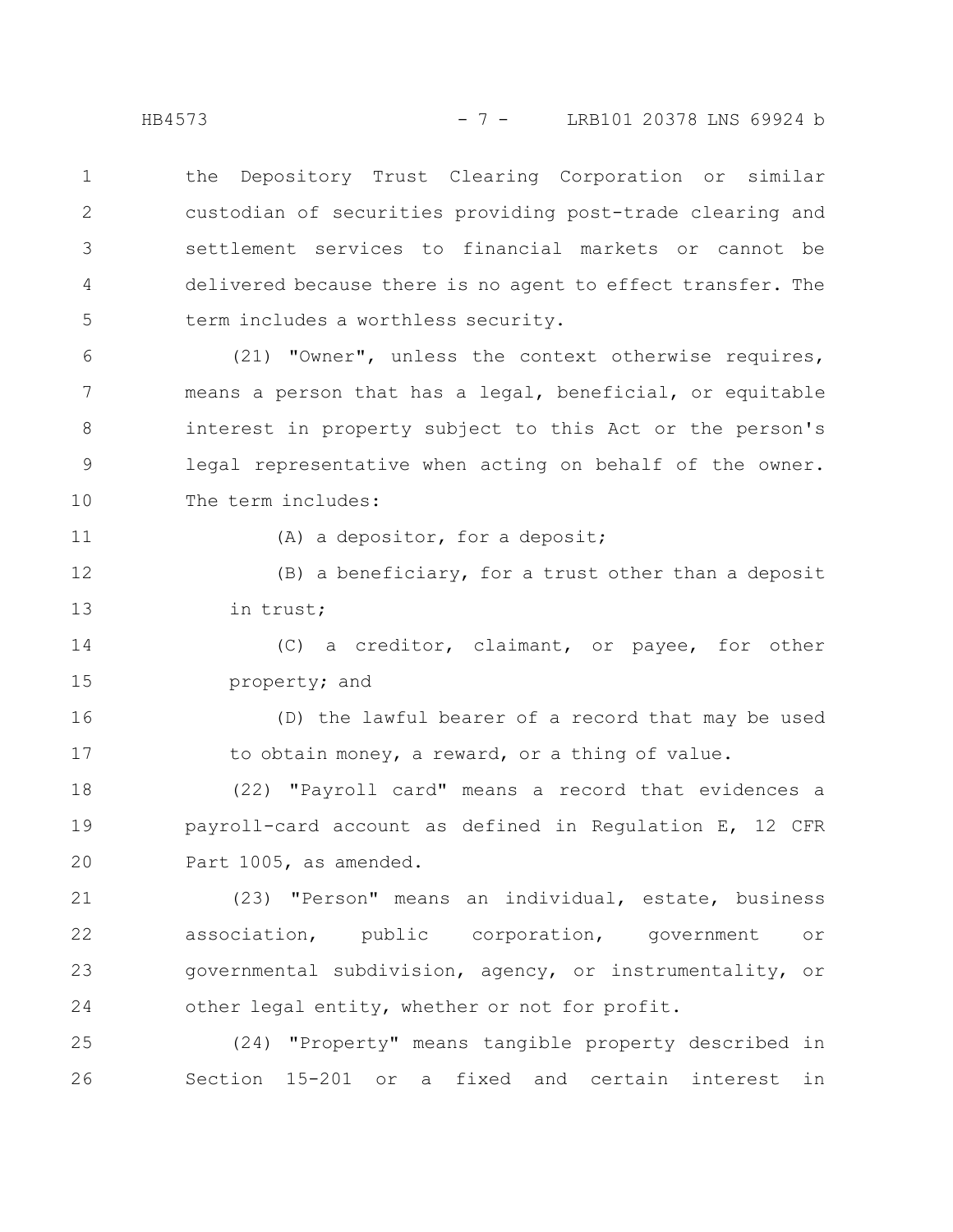HB4573 - 8 - LRB101 20378 LNS 69924 b

intangible property held, issued, or owed in the course of a holder's business or by a government, governmental subdivision, agency, or instrumentality. The term: (A) includes all income from or increments to the property; (B) includes property referred to as or evidenced by: (i) money, virtual currency, interest, or a dividend, check, draft, deposit, or payroll card; (ii) a credit balance, customer's overpayment, stored-value card, security deposit, refund, credit memorandum, unpaid wage, unused ticket for which the issuer has an obligation to provide a refund, mineral proceeds, or unidentified remittance; (iii) a security except for: (I) a worthless security; or (II) a security that is subject to a lien, legal hold, or restriction evidenced on the records of the holder or imposed by operation of law, if the lien, legal hold, or restriction restricts the holder's or owner's ability to receive, transfer, sell, or otherwise negotiate the security; (iv) a bond, debenture, note, or other evidence of indebtedness; 1 2 3 4 5 6 7 8 9 10 11 12 13 14 15 16 17 18 19 20 21 22 23 24 25 26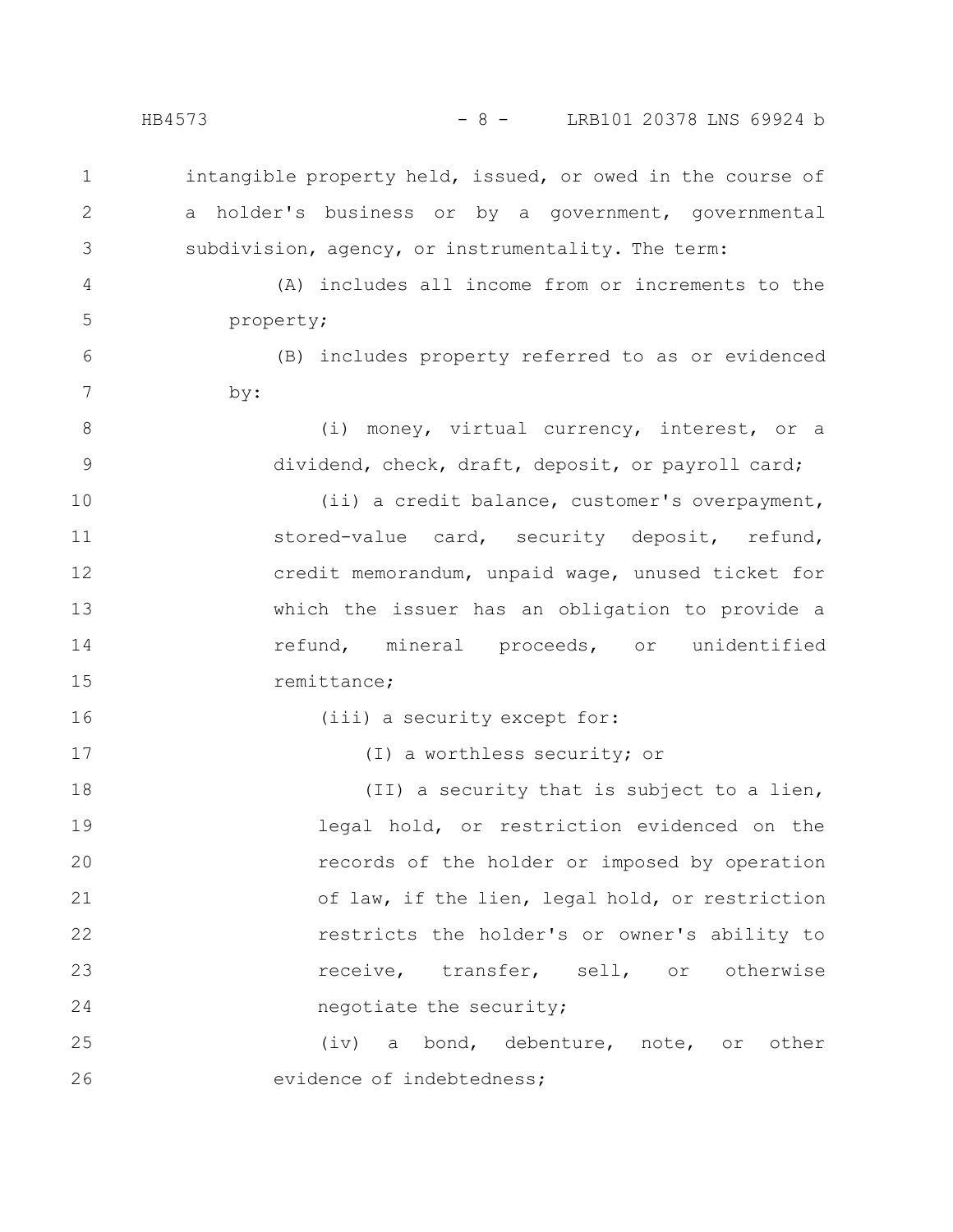4

15

16

17

(v) money deposited to redeem a security, make a distribution, or pay a dividend; 1 2

(vi) an amount due and payable under an annuity contract or insurance policy;

(vii) an amount distributable from a trust or custodial fund established under a plan to provide health, welfare, pension, vacation, severance, retirement, death, stock purchase, profit-sharing, employee-savings, supplemental-unemployment insurance, or a similar benefit; and 5 6 7 8 9 10

(viii) any instrument on which a financial organization or business association is directly liable; and 11 12 13

(C) does not include: 14

(i) game-related digital content;

(ii) a loyalty card;

(iii) a gift card; or

(iv) funds on deposit or held in trust pursuant to Section 16 of the Illinois Pre-Need Cemetery Sales Act. 18 19 20

(25) "Putative holder" means a person believed by the administrator to be a holder, until the person pays or delivers to the administrator property subject to this Act or the administrator or a court makes a final determination that the person is or is not a holder. 21 22 23 24 25

(26) "Record" means information that is inscribed on a 26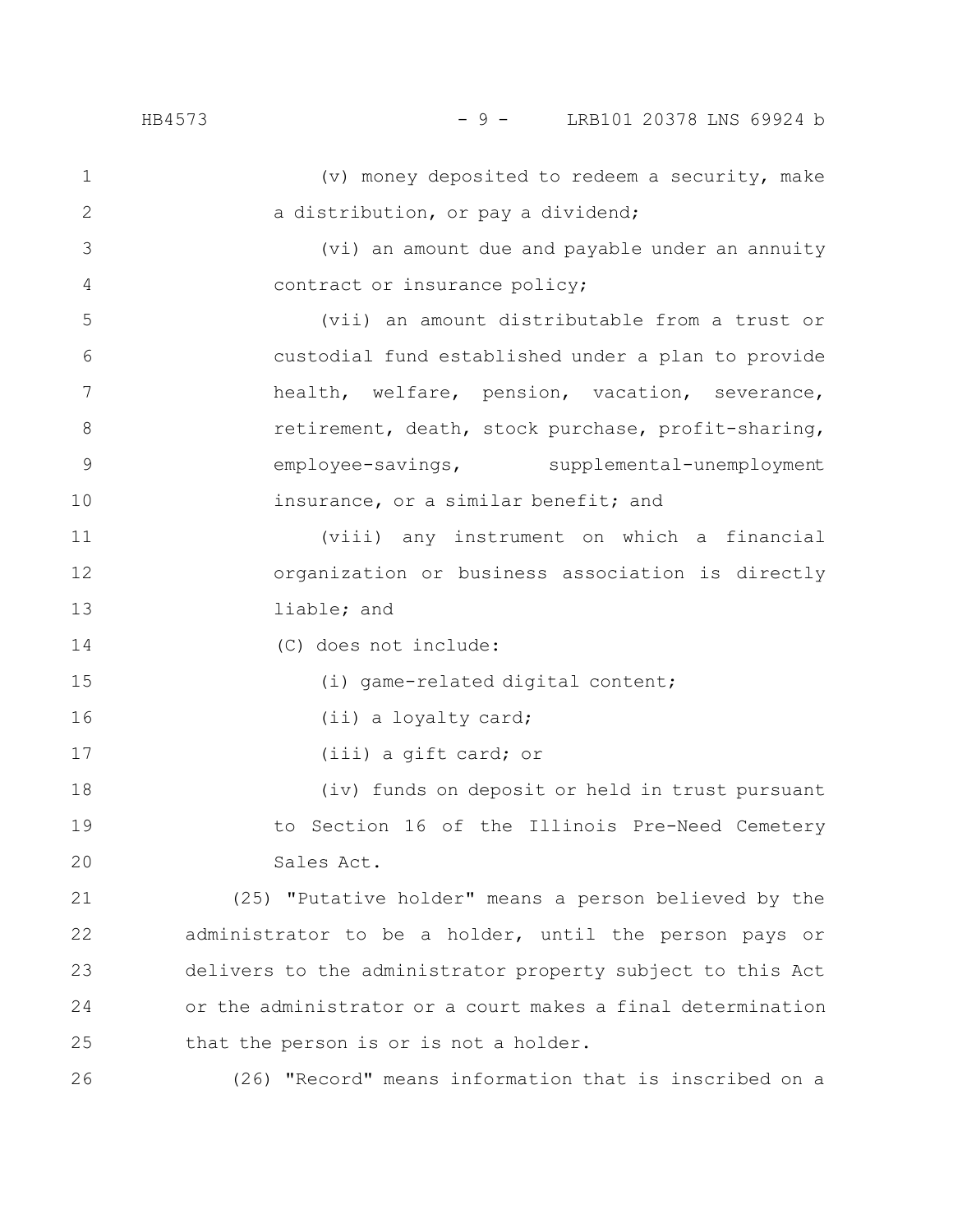tangible medium or that is stored in an electronic or other medium and is retrievable in perceivable form. The phrase "records of the holder" includes records maintained by a third party that has contracted with the holder. 1 2 3 4

5

6

7

(27) "Security" means:

(A) a security as defined in Article 8 of the Uniform Commercial Code;

(B) a security entitlement as defined in Article 8 of the Uniform Commercial Code, including a customer security account held by a registered broker-dealer, to the extent the financial assets held in the security account are not: 8 9 10 11 12

(i) registered on the books of the issuer in the name of the person for which the broker-dealer holds the assets; 13 14 15

(ii) payable to the order of the person; or (iii) specifically indorsed to the person; or (C) an equity interest in a business association not included in subparagraph (A) or (B). 16 17 18 19

(28) "Sign" means, with present intent to authenticate or adopt a record: 20 21

(A) to execute or adopt a tangible symbol; or (B) to attach to or logically associate with the record an electronic symbol, sound, or process. (29) "State" means a state of the United States, the District of Columbia, the Commonwealth of Puerto Rico, the 22 23 24 25 26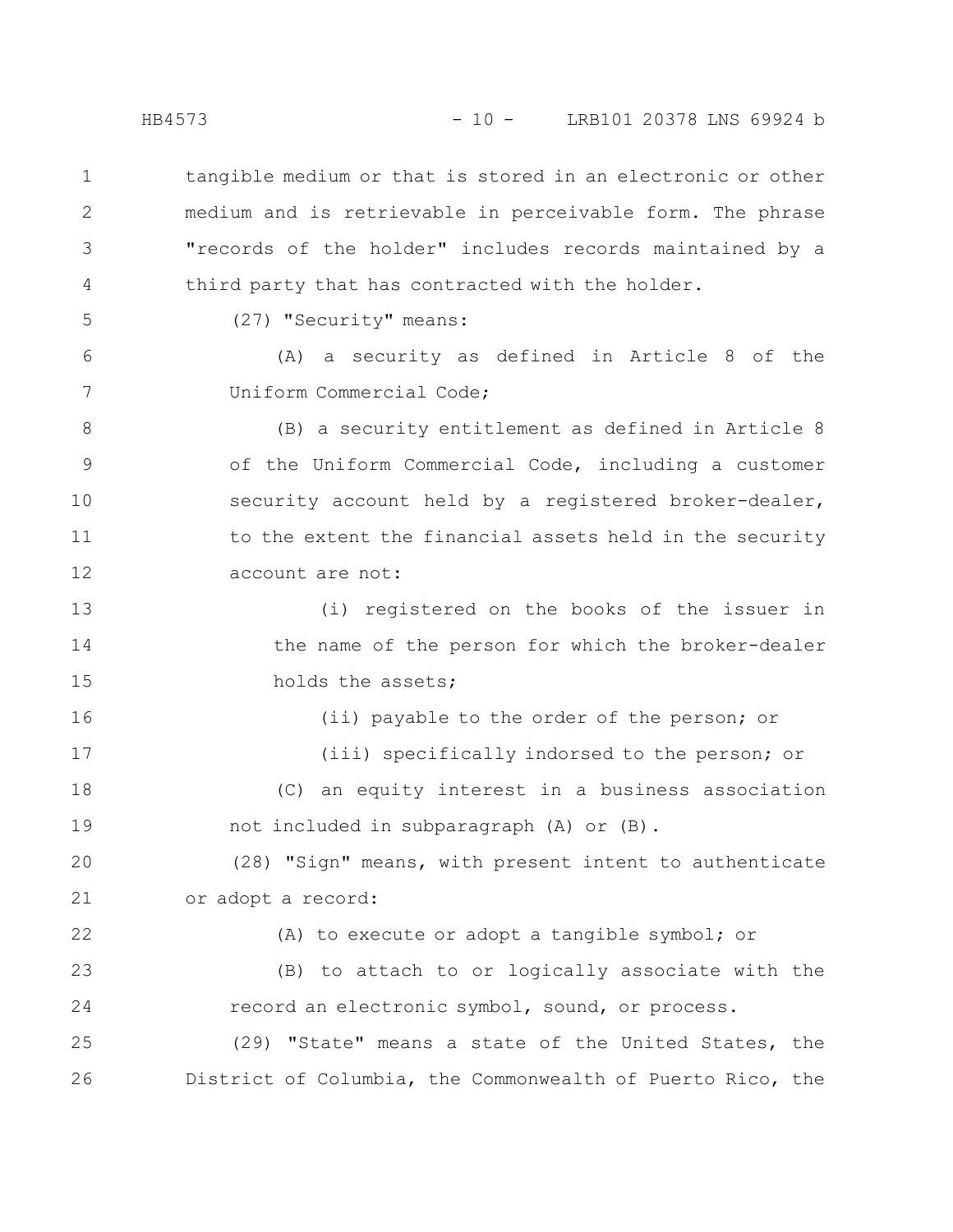United States Virgin Islands, or any territory or insular possession subject to the jurisdiction of the United States. 1 2 3

(30) "Stored-value card" means a card, code, or other device that is: 4 5

(A) issued on a prepaid basis primarily for personal, family, or household purposes to a consumer in a specified amount, whether or not that amount may be increased or reloaded in exchange for payment; and 6 7 8 9

(B) redeemable upon presentation at multiple unaffiliated merchants for goods or services or usable at automated teller machines; and 10 11 12

"Stored-value card" does not include a gift card, payroll card, loyalty card, or game-related digital content. 13 14 15

(31) "Utility" means a person that owns or operates for public use a plant, equipment, real property, franchise, or license for the following public services: 16 17 18

19

(A) transmission of communications or information;

(B) production, storage, transmission, sale, delivery, or furnishing of electricity, water, steam, or gas; or 20 21 22

(C) provision of sewage or septic services, or trash, garbage, or recycling disposal. 23 24

(32) "Virtual currency" means any type of a digital unit, including cryptocurrency, representation 25 26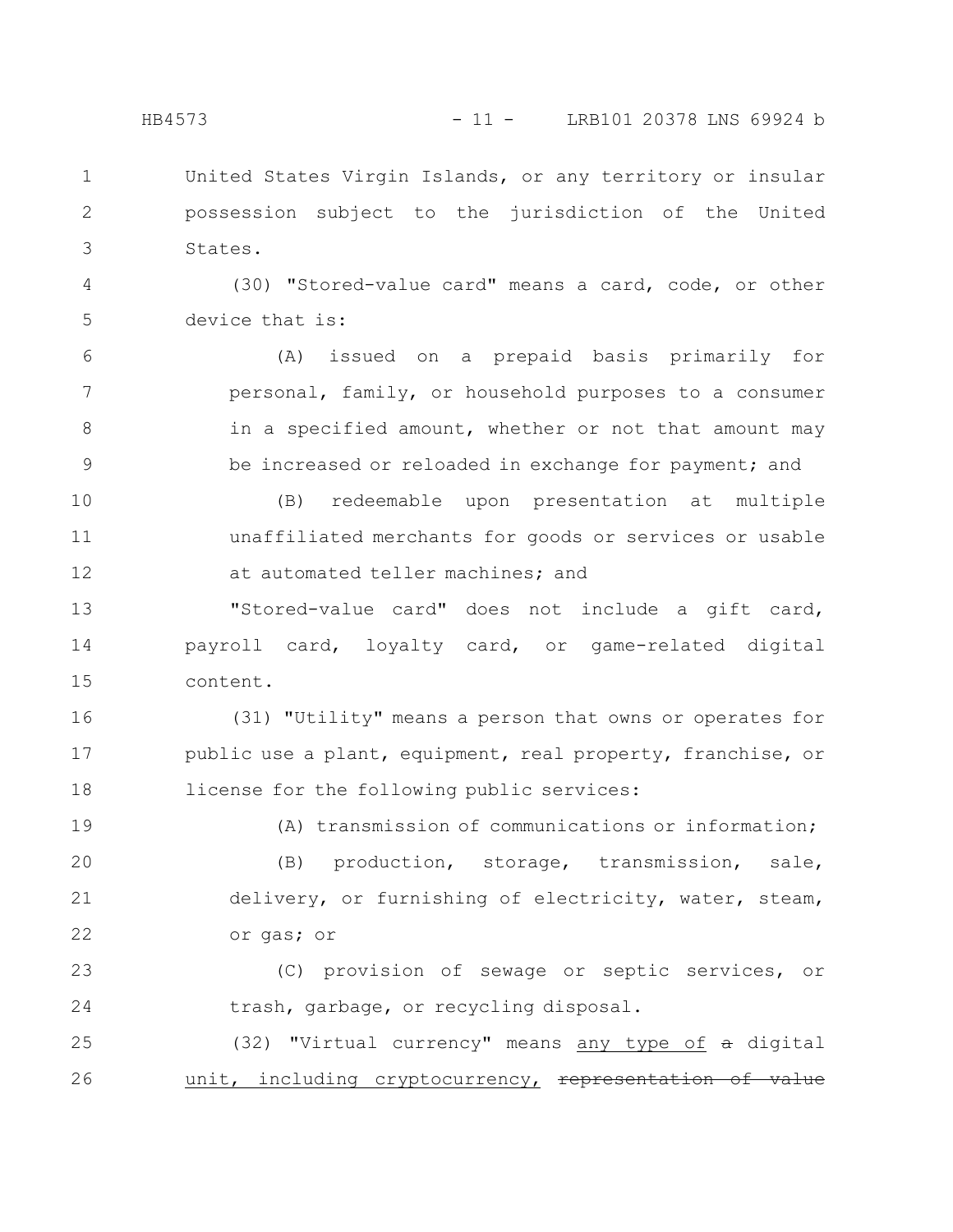HB4573 - 12 - LRB101 20378 LNS 69924 b

used as a medium of exchange, unit of account, or form of digitally stored store of value, which does not have legal tender status recognized by the United States. The term does not include: 1 2 3 4

(A) the software or protocols governing the transfer of the digital representation of value; 5 6

7

8

(B) game-related digital content; or

(C) a loyalty card or gift card.

(33) "Worthless security" means a security whose cost of liquidation and delivery to the administrator would exceed the value of the security on the date a report is due under this Act. 9 10 11 12

(Source: P.A. 100-22, eff. 1-1-18; 100-566, eff. 1-1-18; 101-552, eff. 1-1-20.) 13 14

15

(765 ILCS 1026/15-201)

Sec. 15-201. When property presumed abandoned. Subject to Section 15-210, the following property is presumed abandoned if it is unclaimed by the apparent owner during the period specified below: 16 17 18 19

20

(1) a traveler's check, 15 years after issuance;

21

(2) a money order, 7 years after issuance;

(3) any instrument on which a financial organization or business association is directly liable, 3 years after issuance; 22 23 24

25

(4) a state or municipal bond, bearer bond, or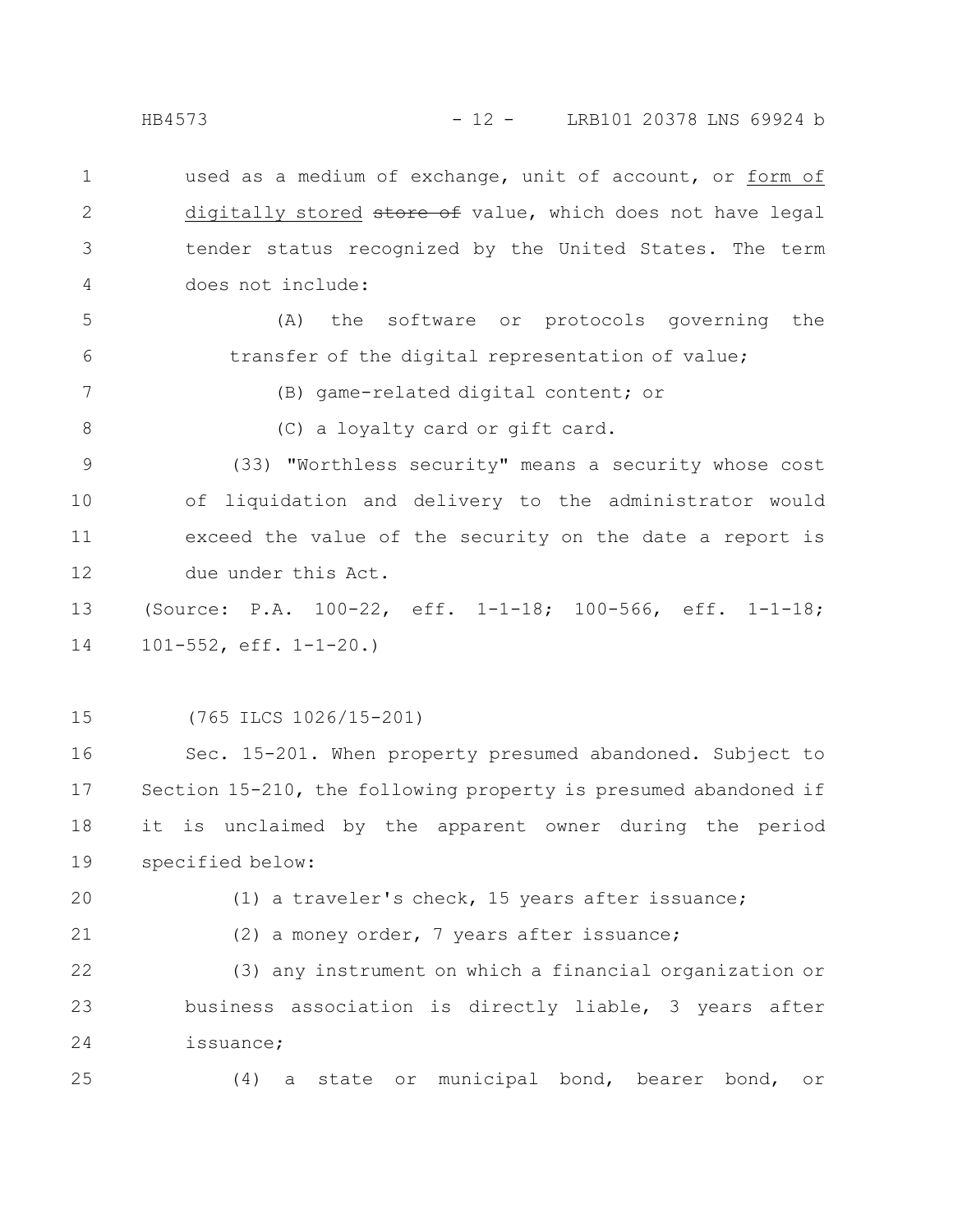2

3

- original-issue-discount bond, 3 years after the earliest of the date the bond matures or is called or the obligation to pay the principal of the bond arises;
- (5) a debt of a business association, 3 years after the obligation to pay arises; 4 5
- (6) a demand, savings, or time deposit, 3 years after the later of maturity or the date of the last indication of interest in the property by the apparent owner, except for a deposit that is automatically renewable, 3 years after its initial date of maturity unless the apparent owner consented in a record on file with the holder to renewal at or about the time of the renewal; 6 7 8 9 10 11 12
- (6.5) virtual currency, 5 years after the last indication of interest in the property; 13 14

(7) money or a credit owed to a customer as a result of a retail business transaction, other than in-store credit for returned merchandise, 3 years after the obligation arose; 15 16 17 18

(8) an amount owed by an insurance company on a life or endowment insurance policy or an annuity contract that has matured or terminated, 3 years after the obligation to pay arose under the terms of the policy or contract or, if a policy or contract for which an amount is owed on proof of death has not matured by proof of the death of the insured or annuitant, as follows: 19 20 21 22 23 24 25

26

(A) with respect to an amount owed on a life or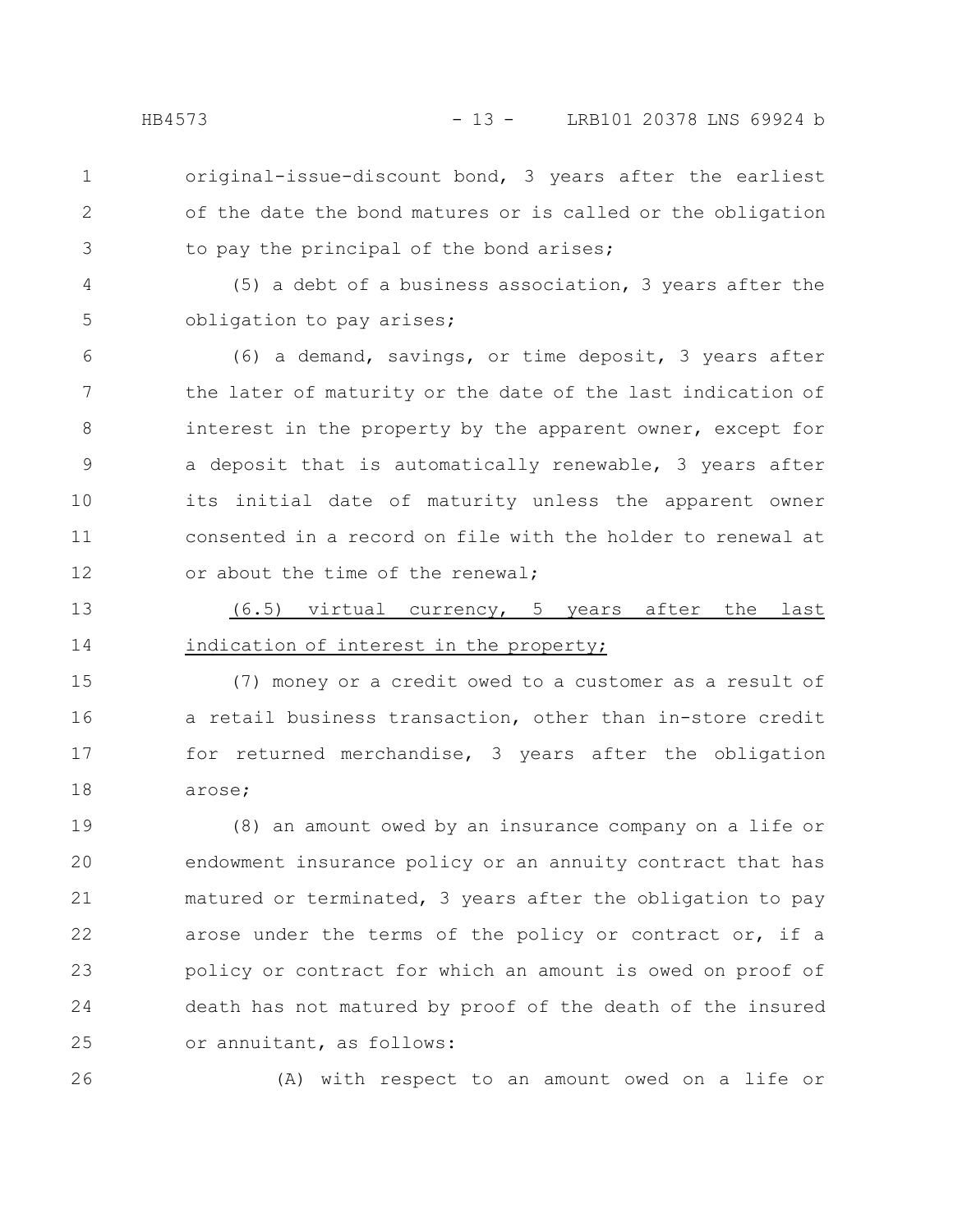endowment insurance policy, the earlier of: (i) 3 years after the death of the insured; or (ii) 2 years after the insured has attained, or would have attained if living, the limiting age under the mortality table on which the reserve for the policy is based; and (B) with respect to an amount owed on an annuity contract, 3 years after the death of the annuitant. (9) funds on deposit or held in trust pursuant to the Illinois Funeral or Burial Funds Act, the earliest of: (A) 2 years after the date of death of the beneficiary; (B) one year after the date the beneficiary has attained, or would have attained if living, the age of 105 where the holder does not know whether the beneficiary is deceased; (C) 40 years after the contract for prepayment was executed, unless the apparent owner has indicated an interest in the property more than 40 years after the contract for prepayment was executed, in which case, 3 years after the last indication of interest in the property by the apparent owner; (10) property distributable by a business association in the course of dissolution or distributions from the termination of a retirement plan, one year after the 1 2 3 4 5 6 7 8 9 10 11 12 13 14 15 16 17 18 19 20 21 22 23 24 25

property becomes distributable; 26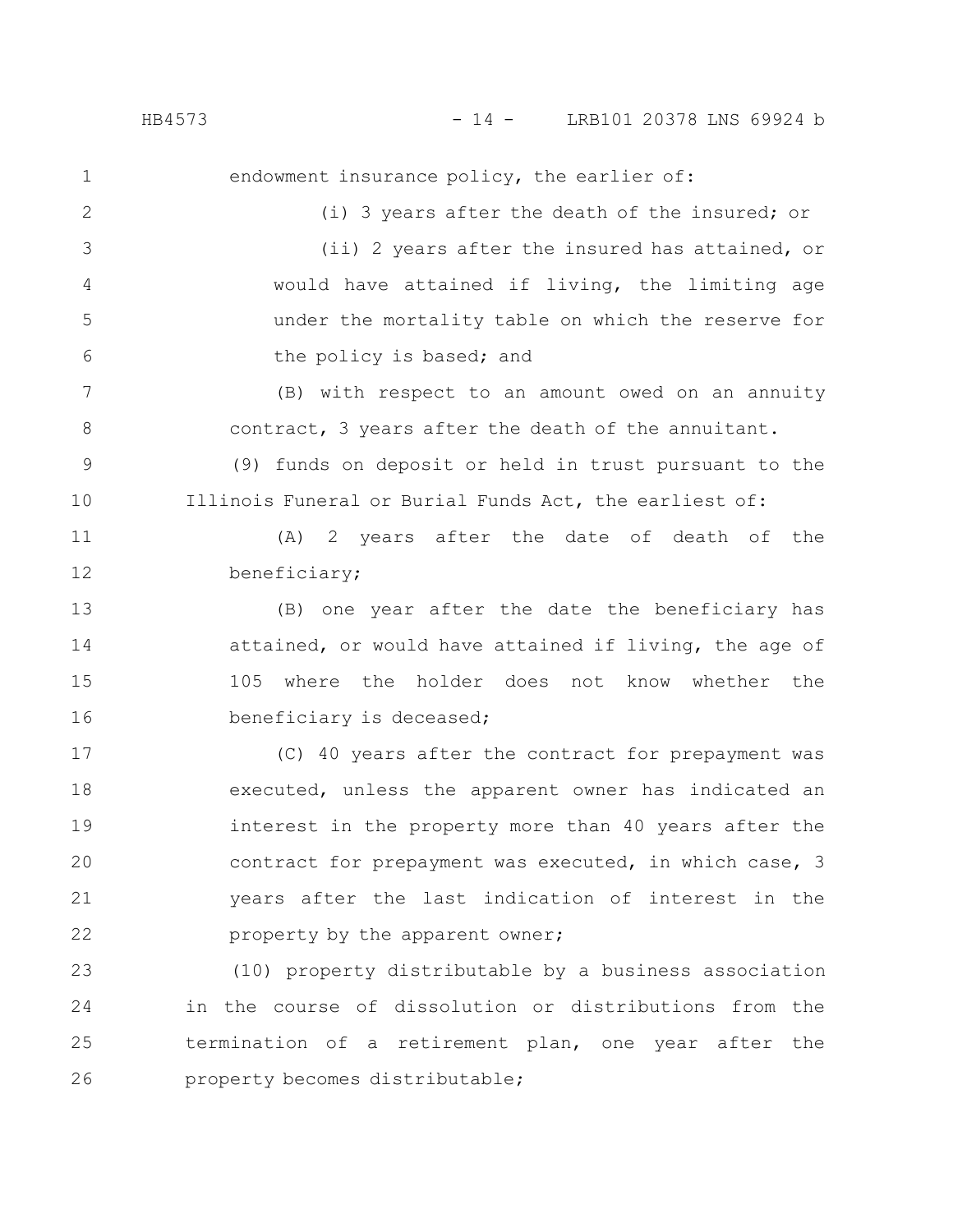(11) property held by a court, including property received as proceeds of a class action, 3 years after the property becomes distributable; 1 2 3

(12) property held by a government or governmental subdivision, agency, or instrumentality, including municipal bond interest and unredeemed principal under the administration of a paying agent or indenture trustee, 3 years after the property becomes distributable; 4 5 6 7 8

(13) wages, commissions, bonuses, or reimbursements to which an employee is entitled, or other compensation for personal services, including amounts held on a payroll card, one year after the amount becomes payable; 9 10 11 12

(14) a deposit or refund owed to a subscriber by a utility, one year after the deposit or refund becomes payable, except that any capital credits or patronage capital retired, returned, refunded or tendered to a member of an electric cooperative, as defined in Section 3.4 of the Electric Supplier Act, or a telephone or telecommunications cooperative, as defined in Section 13-212 of the Public Utilities Act, that has remained unclaimed by the person appearing on the records of the entitled cooperative for more than 2 years, shall not be subject to, or governed by, any other provisions of this Act, but rather shall be used by the cooperative for the benefit of the general membership of the cooperative; and (15) property not specified in this Section or Sections 13 14 15 16 17 18 19 20 21 22 23 24 25 26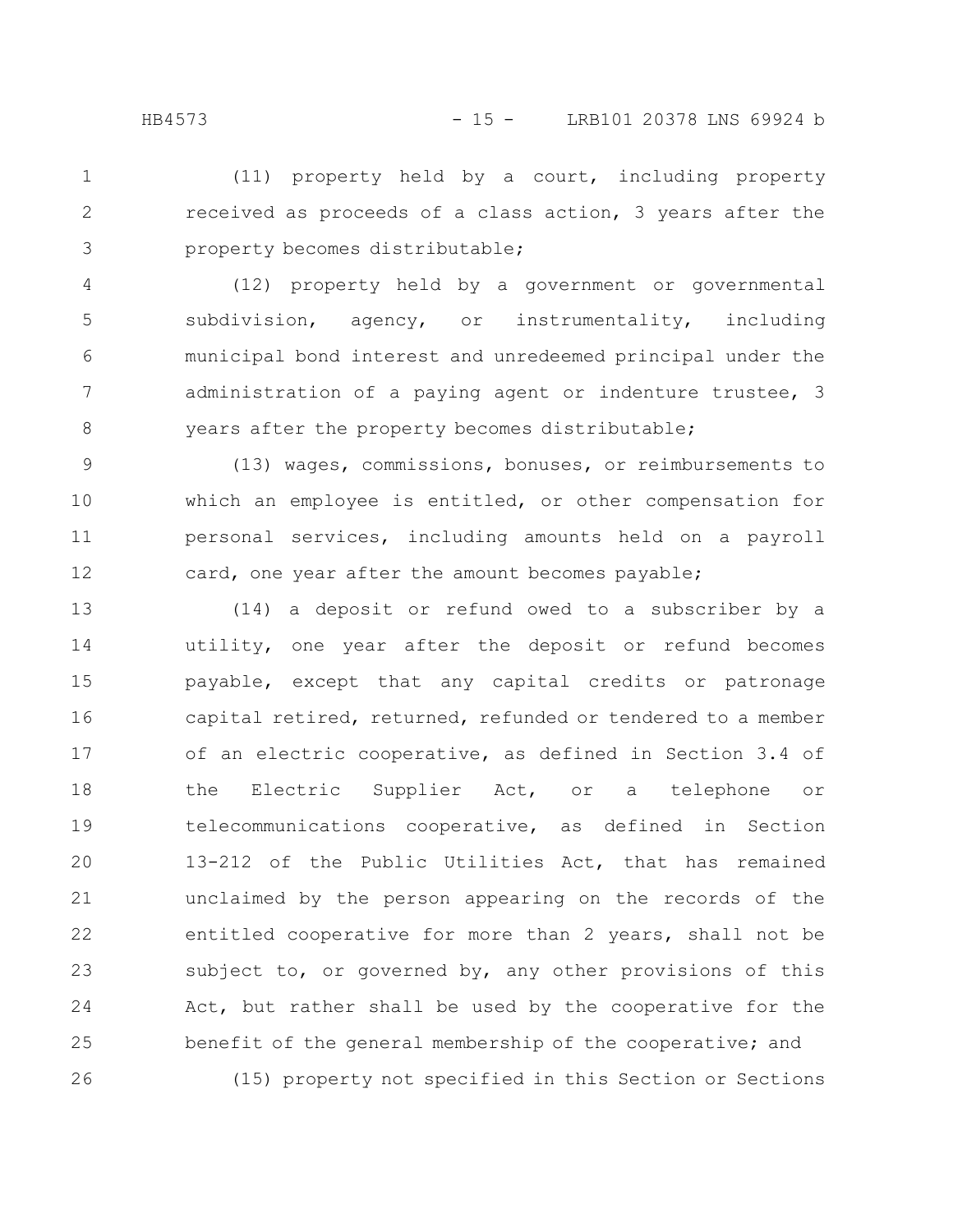- 
- 15-202 through 15-208, the earlier of 3 years after the owner first has a right to demand the property or the obligation to pay or distribute the property arises. 1 2 3

Notwithstanding anything to the contrary in this Section 15-201, and subject to Section 15-210, a deceased owner cannot indicate interest in his or her property. If the owner is deceased and the abandonment period for the owner's property specified in this Section 15-201 is greater than 2 years, then the property, other than an amount owed by an insurance company on a life or endowment insurance policy or an annuity contract that has matured or terminated, shall instead be presumed abandoned 2 years from the date of the owner's last indication of interest in the property. 4 5 6 7 8 9 10 11 12 13

(Source: P.A. 100-22, eff. 1-1-18; 100-566, eff. 1-1-18; 101-552, eff. 1-1-20.) 14 15

(765 ILCS 1026/15-202) 16

Sec. 15-202. When tax-deferred and tax-exempt retirement accounts account presumed abandoned. 17 18

(a) Subject to Section 15-210, property held in a pension account or retirement account that qualifies for tax deferral or tax exemption under the income-tax laws of the United States is presumed abandoned if it is unclaimed by the apparent owner after the later of: 19 20 21 22 23

- 24
- (1) 3 years after the following dates:

(A) except as in subparagraph (B), the date a 25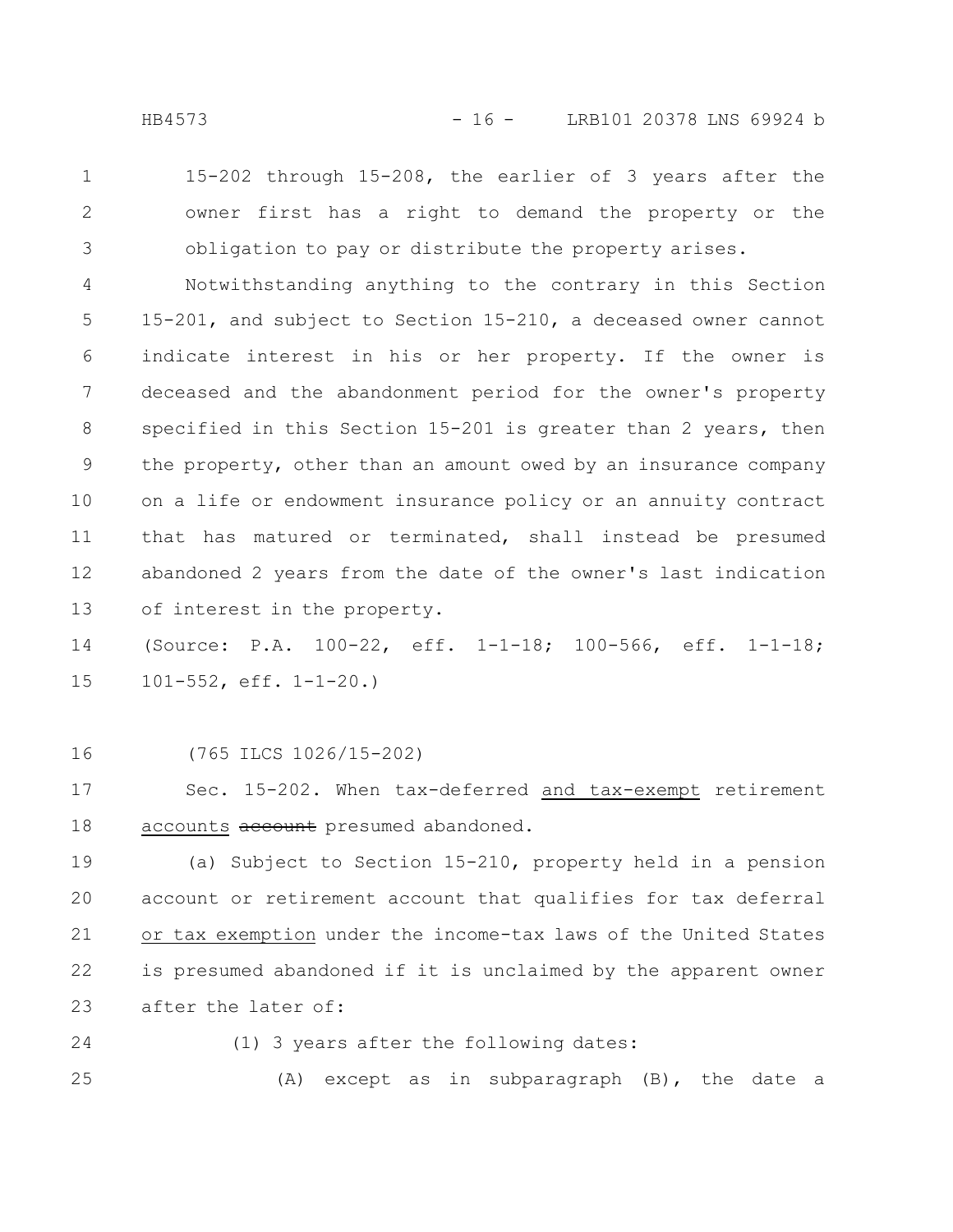communication sent by the holder by first-class United States mail to the apparent owner is returned to the holder undelivered by the United States Postal Service; or 1 2 3 4

(B) if such communication is re-sent within 30 days after the date the first communication is returned undelivered, the date the second communication was returned undelivered by the United States Postal Service; or 5 6 7 8 9

(2) the earlier of the following dates:

(A) 3 years after the date the apparent owner becomes 72  $70.5$  years of age, if determinable by the holder; or 11 12 13

(B) one year after the date of mandatory distribution following death if the Internal Revenue Code requires distribution to avoid a tax penalty and the holder: 14 15 16 17

(i) receives confirmation of the death of the apparent owner in the ordinary course of its business; or 18 19 20

(ii) confirms the death of the apparent owner under subsection (b). 21 22

(b) If a holder in the ordinary course of its business receives notice or an indication of the death of an apparent owner and subsection (a)(2) applies, the holder shall attempt not later than 90 days after receipt of the notice or 23 24 25 26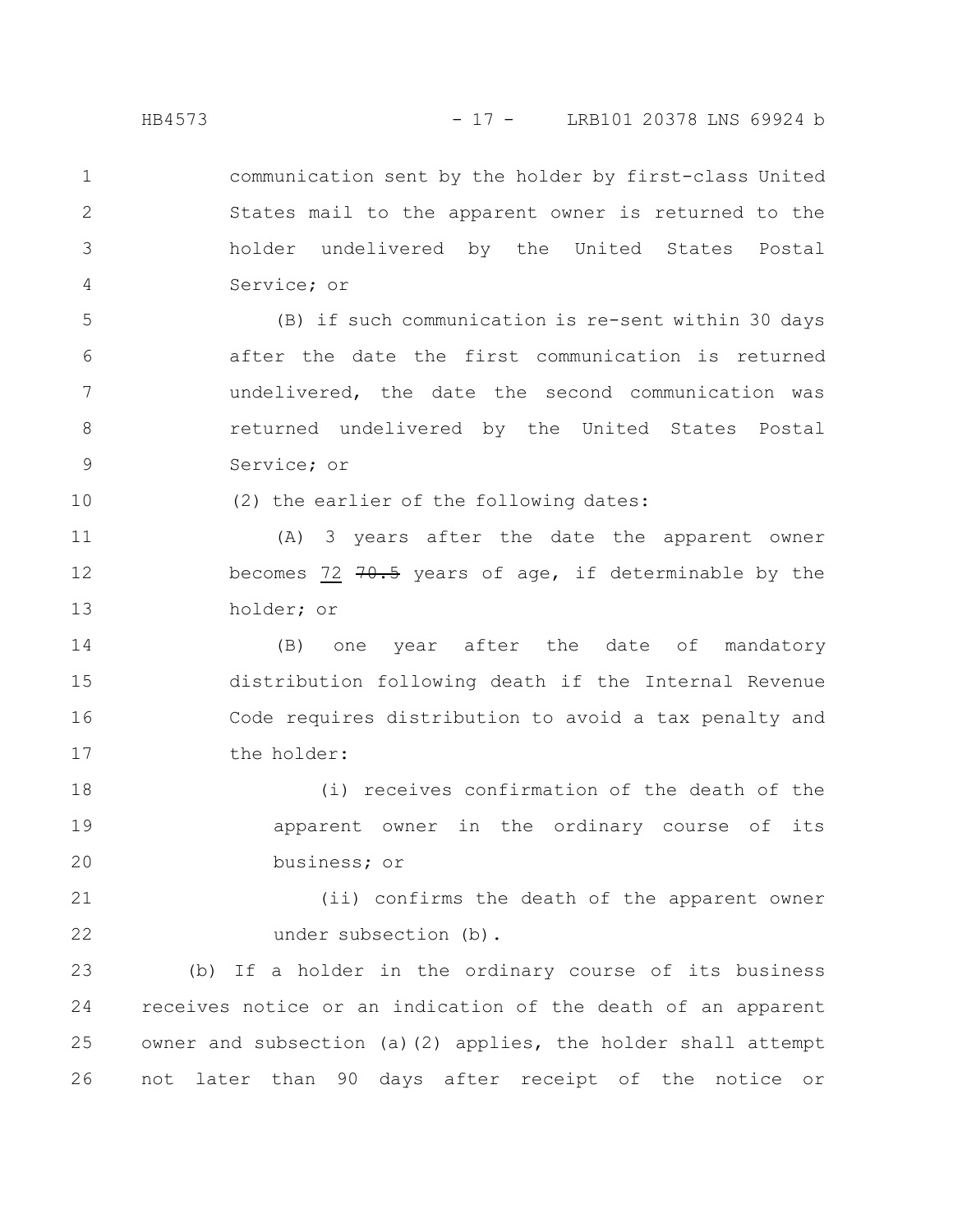indication to confirm whether the apparent owner is deceased.

(c) If the holder does not send communications to the apparent owner of an account described in subsection (a) by first-class United States mail on at least an annual basis, the holder shall attempt to confirm the apparent owner's interest in the property by sending the apparent owner an electronic-mail communication not later than 2 years after the apparent owner's last indication of interest in the property. However, the holder promptly shall attempt to contact the apparent owner by first-class United States mail if: 2 3 4 5 6 7 8 9 10

(1) the holder does not have information needed to send the apparent owner an electronic mail communication or the holder believes that the apparent owner's electronic mail address in the holder's records is not valid; 11 12 13 14

(2) the holder receives notification that the electronic-mail communication was not received; or 15 16

(3) the apparent owner does not respond to the electronic-mail communication within 30 days after the communication was sent. 17 18 19

(d) If first-class United States mail sent under subsection (c) is returned to the holder undelivered by the United States Postal Service, the property is presumed abandoned 3 years after the later of: 20 21 22 23

(1) except as in paragraph (2), the date a communication to contact the apparent owner sent by first-class United States mail is returned to the holder 24 25 26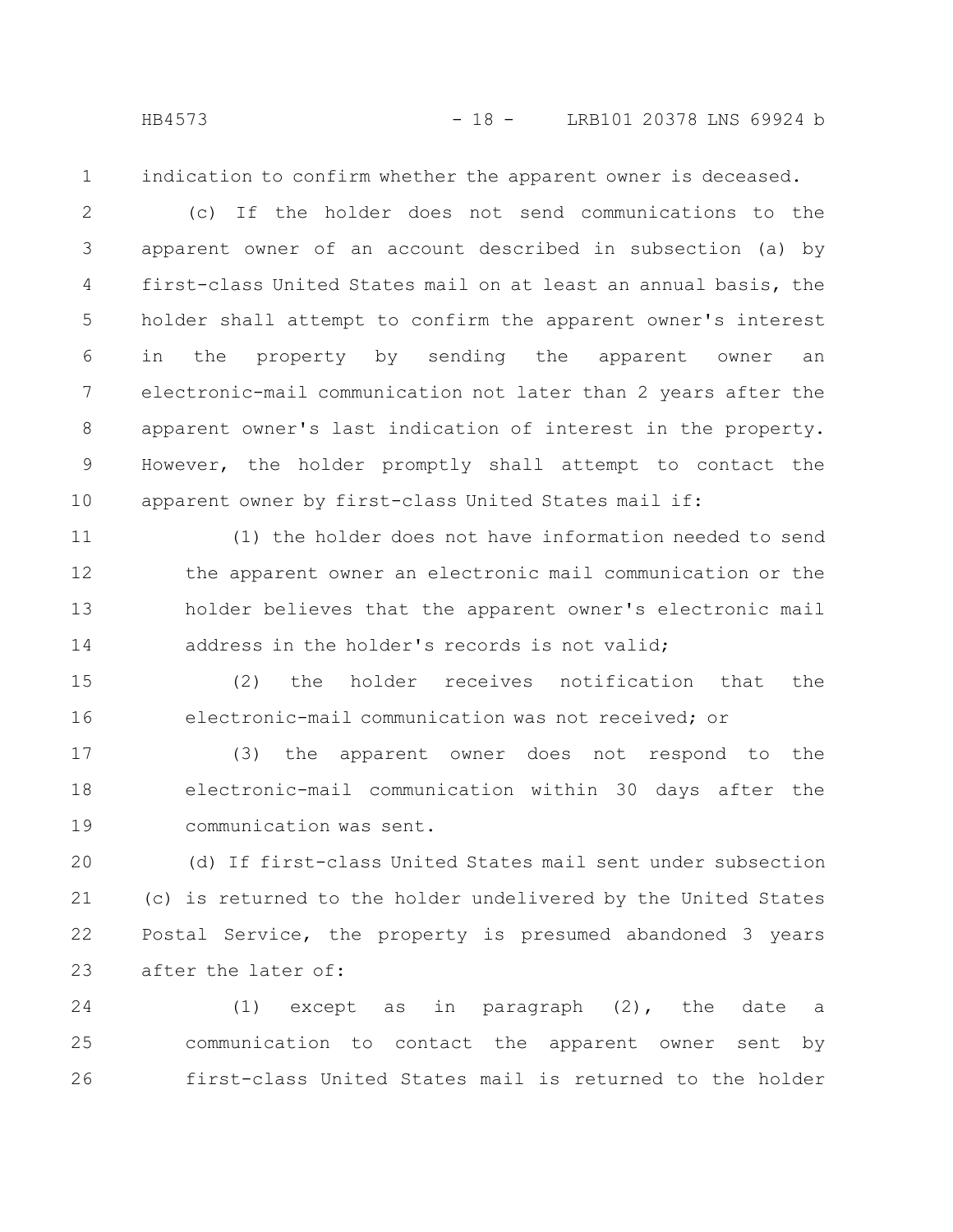HB4573 - 19 - LRB101 20378 LNS 69924 b

undelivered; 1

(2) if such communication is re-sent within 30 days after the date the first communication is returned undelivered, the date the second communication was returned undelivered; or 2 3 4 5

(3) the date established by subsection (a)(2). (Source: P.A. 100-22, eff. 1-1-18.) 6 7

(765 ILCS 1026/15-213) 8

Sec. 15-213. United States savings bonds. 9

(a) As used in this Section, "United States savings bond" means property, tangible or intangible, in the form of a savings bond issued by the United States Treasury, whether in paper, electronic, or paperless form, along with all proceeds thereof in the possession of the administrator. 10 11 12 13 14

(b) Notwithstanding any provision of this Act to the contrary, a United States savings bond subject to this Section or held or owing in this State by any person is presumed abandoned when such bond has remained unclaimed and unredeemed for 5 years after its date of final extended maturity. 15 16 17 18 19

(c) United States savings bonds that are presumed abandoned and unclaimed under subsection (b) shall escheat to the State of Illinois and all property rights and legal title to and ownership of the United States savings bonds, or proceeds from the bonds, including all rights, powers, and privileges of survivorship of any owner, co-owner, or beneficiary, shall vest 20 21 22 23 24 25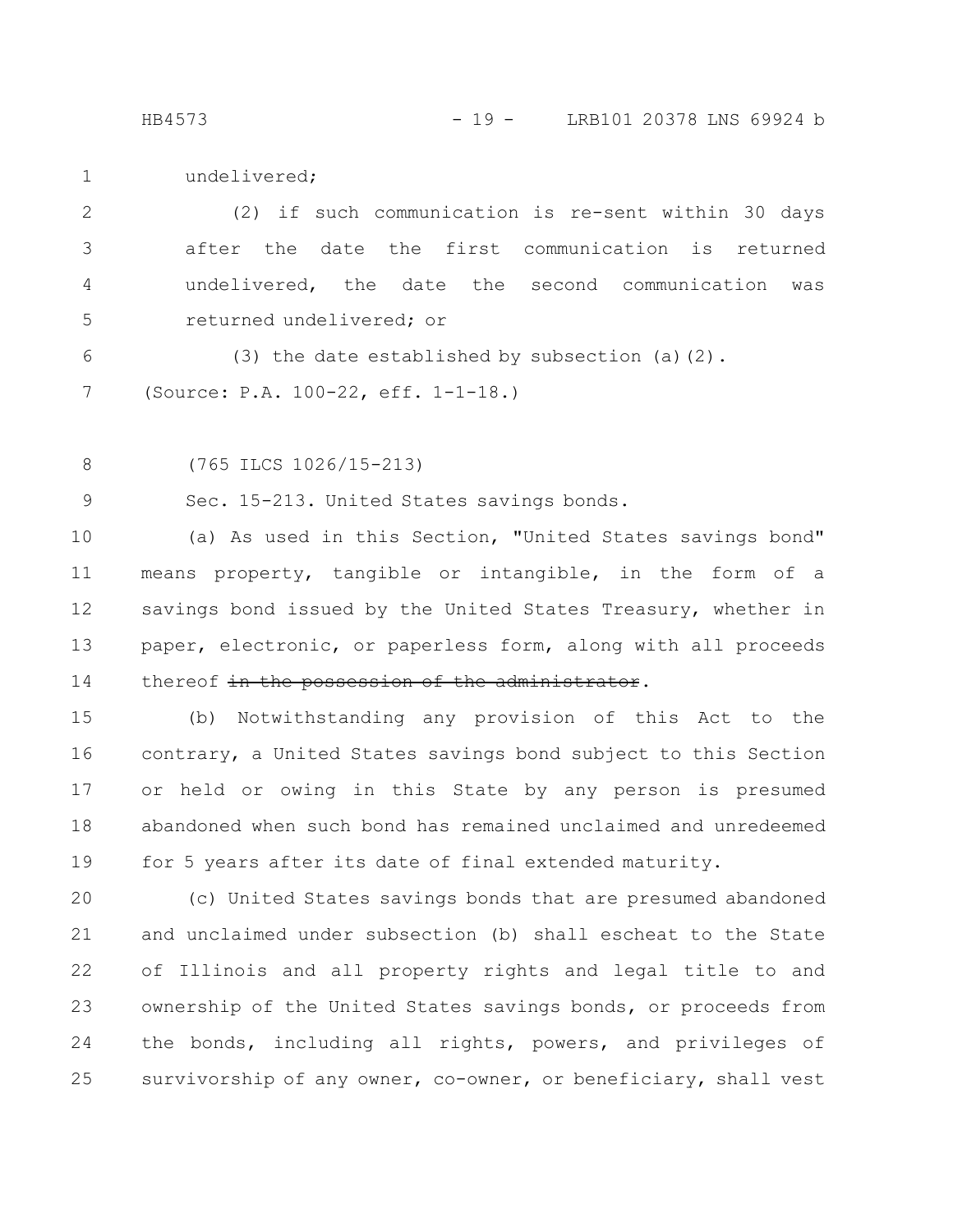solely in the State according to the procedure set forth in subsections (d) through (f). 1 2

(d) Within 180 days after a United States savings bond has been presumed abandoned, in the absence of a claim having been filed with the administrator for the savings bond, the administrator shall commence a civil action in the Circuit Court of Sangamon County for a determination that the United States savings bonds has escheated to the State. The administrator may postpone the bringing of the action until sufficient United States savings bonds have accumulated in the administrator's custody to justify the expense of the proceedings. 3 4 5 6 7 8 9 10 11 12

(e) The administrator shall make service by publication in the civil action in accordance with Sections 2-206 and 2-207 of the Code of Civil Procedure, which shall include the filing with the Circuit Court of Sangamon County of the affidavit required in Section 2-206 of that Code by an employee of the administrator with personal knowledge of the efforts made to contact the owners of United States savings bonds presumed abandoned under this Section. In addition to the diligent inquiries made pursuant to Section 2-206 of the Code of Civil Procedure, the administrator may also utilize additional discretionary means to attempt to provide notice to persons who may own a United States savings bond registered to a person with a last known address in the State of Illinois subject to a civil action pursuant to subsection (d). 13 14 15 16 17 18 19 20 21 22 23 24 25 26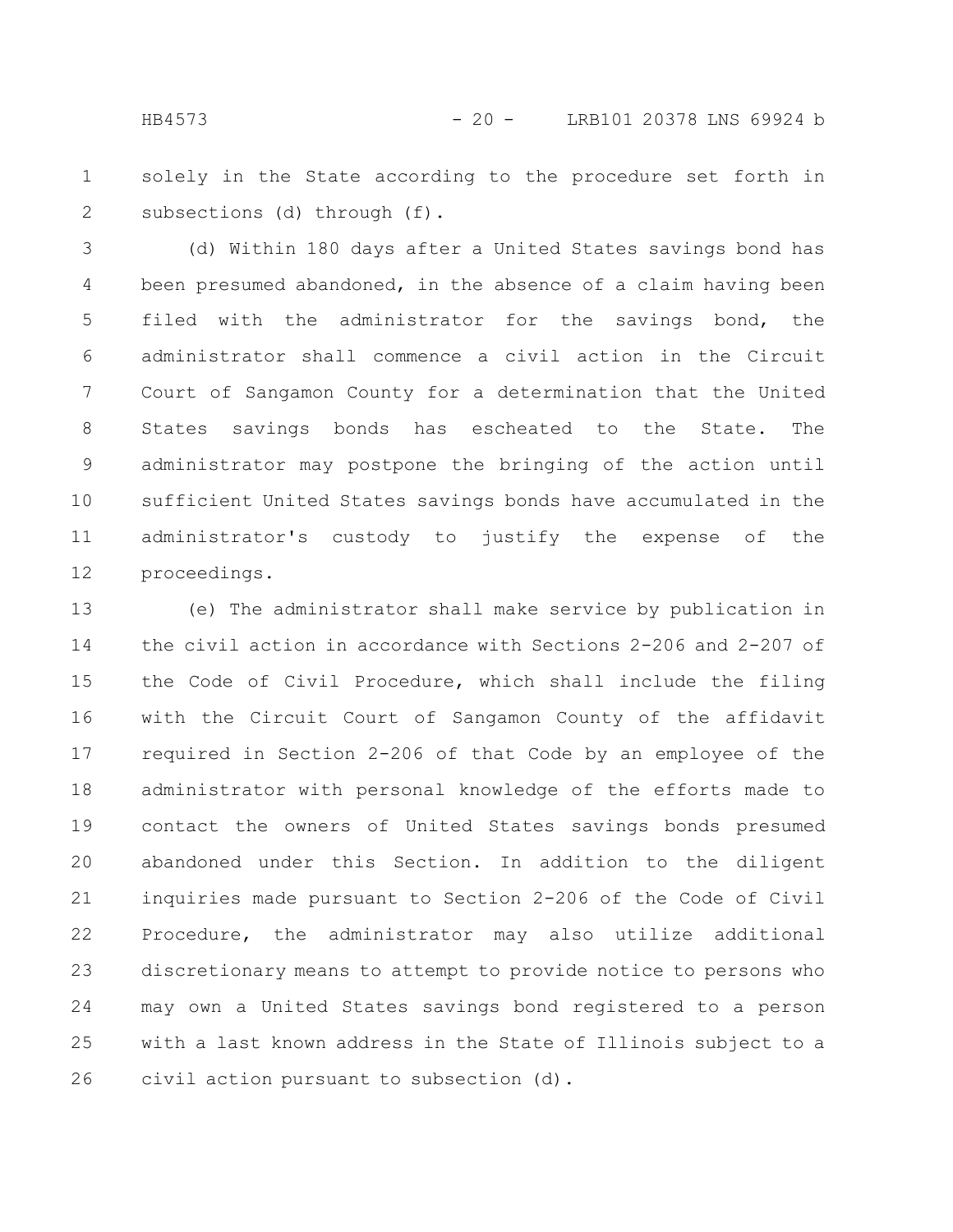(f) The owner of a United States savings bond registered to a person with a last known address in the State of Illinois subject to a civil action pursuant to subsection (d) may file a claim for such United States savings bond with either the administrator or by filing a claim in the civil action in the Circuit Court of Sangamon County in which the savings bond registered to that person is at issue prior to the entry of a final judgment by the Circuit Court pursuant to this subsection, and unless the Circuit Court determines that such United States savings bond is not owned by the claimant, then such United States savings bond shall no longer be presumed abandoned. If no person files a claim or appears at the hearing to substantiate a disputed claim or if the court determines that a claimant is not entitled to the property claimed by the claimant, then the court, if satisfied by evidence that the administrator has substantially complied with the laws of this State, shall enter a judgment that the United States savings bonds have escheated to this State, and all property rights and legal title to and ownership of such United States savings bonds or proceeds from such bonds, including all rights, powers, and privileges of survivorship of any owner, co-owner, or beneficiary, shall vest in this State. 1 2 3 4 5 6 7 8 9 10 11 12 13 14 15 16 17 18 19 20 21 22

(g) The administrator shall redeem from the Bureau of the Fiscal Service of the United States Treasury the United States savings bonds escheated to the State and deposit the proceeds from the redemption of United States savings bonds into the 23 24 25 26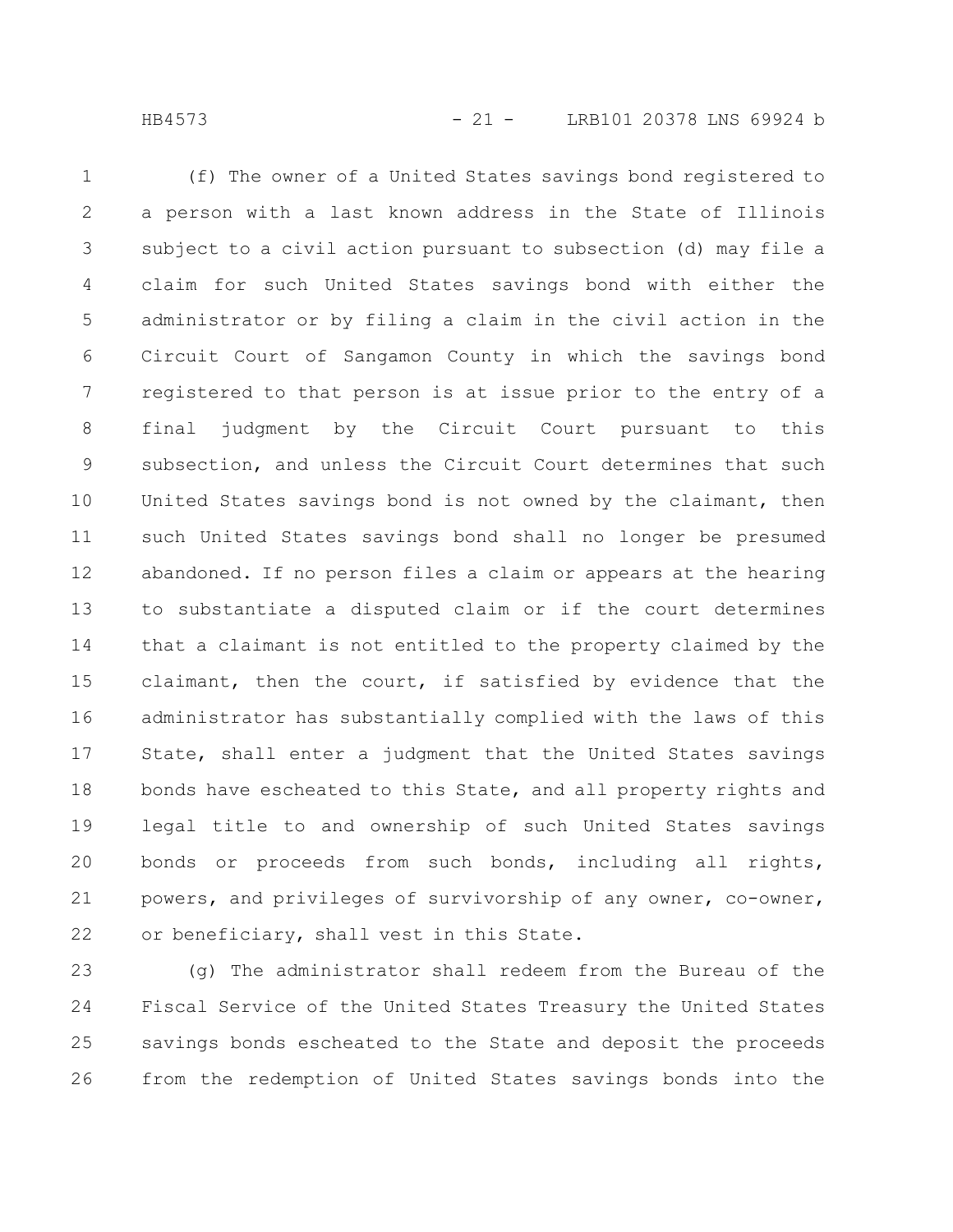Unclaimed Property Trust Fund. 1

(h) Any person making a claim for the United States savings bonds escheated to the State under this subsection, or for the proceeds from such bonds, may file a claim with the administrator. Upon providing sufficient proof of the validity of such person's claim, the administrator may, in his or her sole discretion, pay such claim. If payment has been made to any claimant, no action thereafter may be maintained by any other claimant against the State or any officer thereof for or on account of such funds. 2 3 4 5 6 7 8 9 10

(Source: P.A. 100-22, eff. 1-1-18.) 11

(765 ILCS 1026/15-401) 12

Sec. 15-401. Report required by holder. 13

(a) A holder of property presumed abandoned and subject to the custody of the administrator shall report in a record to the administrator concerning the property. A holder shall report via the internet in a format approved by the administrator, unless the administrator gives a holder specific permission to file a paper report. 14 15 16 17 18 19

(b) A holder may contract with a third party to make the report required under subsection (a). 20 21

(c) Whether or not a holder contracts with a third party under subsection (b), the holder is responsible: 22 23

(1) to the administrator for the complete, accurate, and timely reporting of property presumed abandoned; and 24 25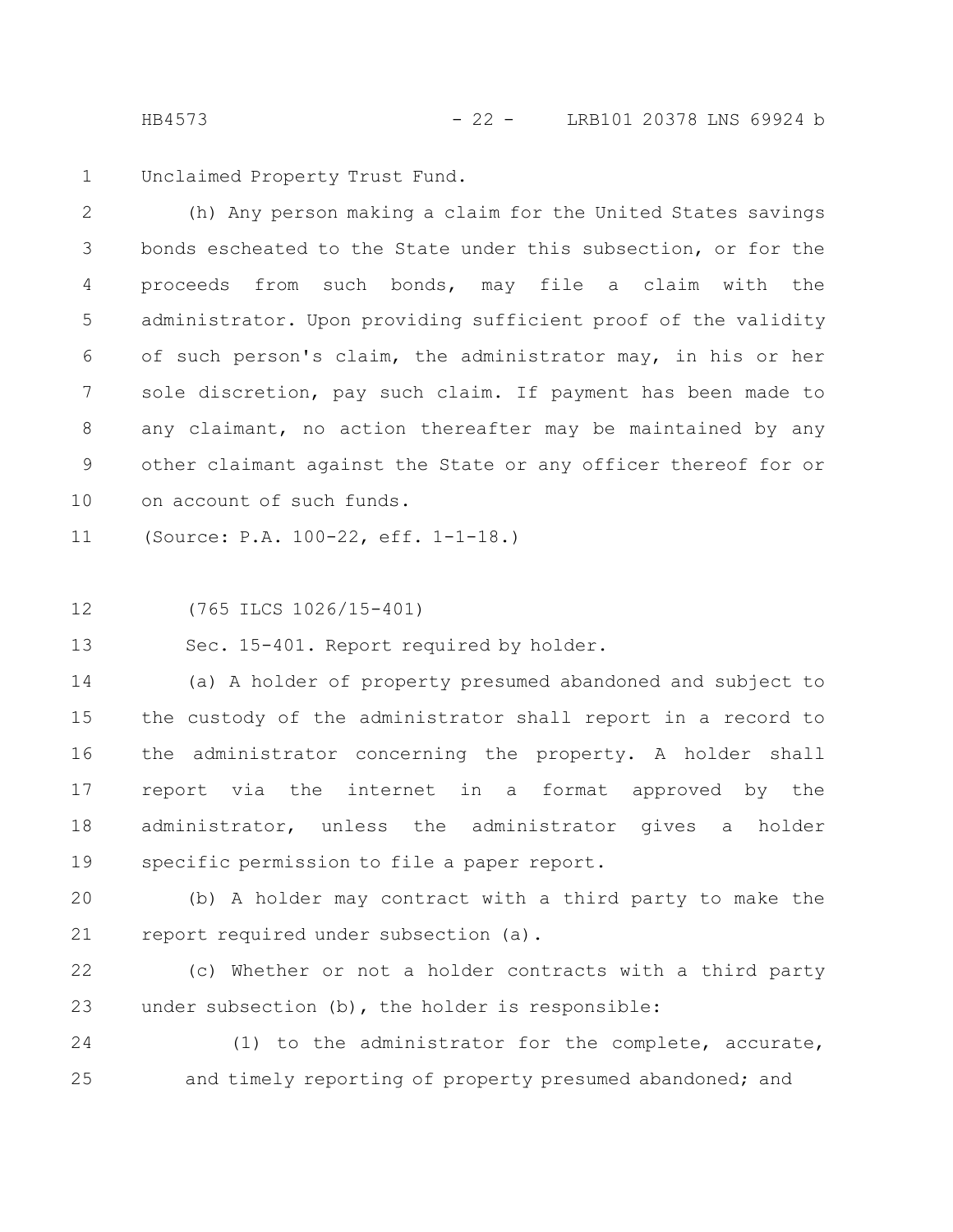|              | - 23 - LRB101 20378 LNS 69924 b<br>HB4573                      |
|--------------|----------------------------------------------------------------|
| 1            | (2) for paying or delivering to the administrator              |
| $\mathbf{2}$ | property described in the report.                              |
| 3            | (d) A business association that has no reportable property     |
| 4            | shall report to the administrator on forms via the Internet in |
| 5            | format approved by the administrator if the<br>business<br>a   |
| 6            | association has:                                               |
| 7            | (1) annual sales of more than \$1,000,000;                     |
| 8            | (2) securities that are publicly traded;                       |
| 9            | $(3)$ a net worth of more than \$10,000,000; or                |
| 10           | (4) more than 100 employees.                                   |
| 11           | (Source: P.A. 100-22, eff. 1-1-18.)                            |
|              |                                                                |
| 12           | (765 ILCS 1026/15-503)                                         |
| 13           | Sec. 15-503. Notice by administrator.                          |
| 14           | The administrator shall give notice to an apparent<br>(a)      |
| 15           | owner that property presumed abandoned and appears to be owned |
| 16           | by the apparent owner is held by the administrator under this  |
| 17           | Act.                                                           |
| 18           | In providing notice under subsection (a), the<br>(b)           |
| 19           | administrator shall:                                           |
| 20           | (1) except as otherwise provided in paragraph $(2)$ , send     |
| 21           | written notice by first-class United States mail to each       |
| 22           | apparent owner of property valued at \$100 or more held by     |
| 23           | the administrator, unless the administrator determines         |
| 24           | that a mailing by first-class United States mail would not     |
| 25           | be received by the apparent owner, and, in the case of a       |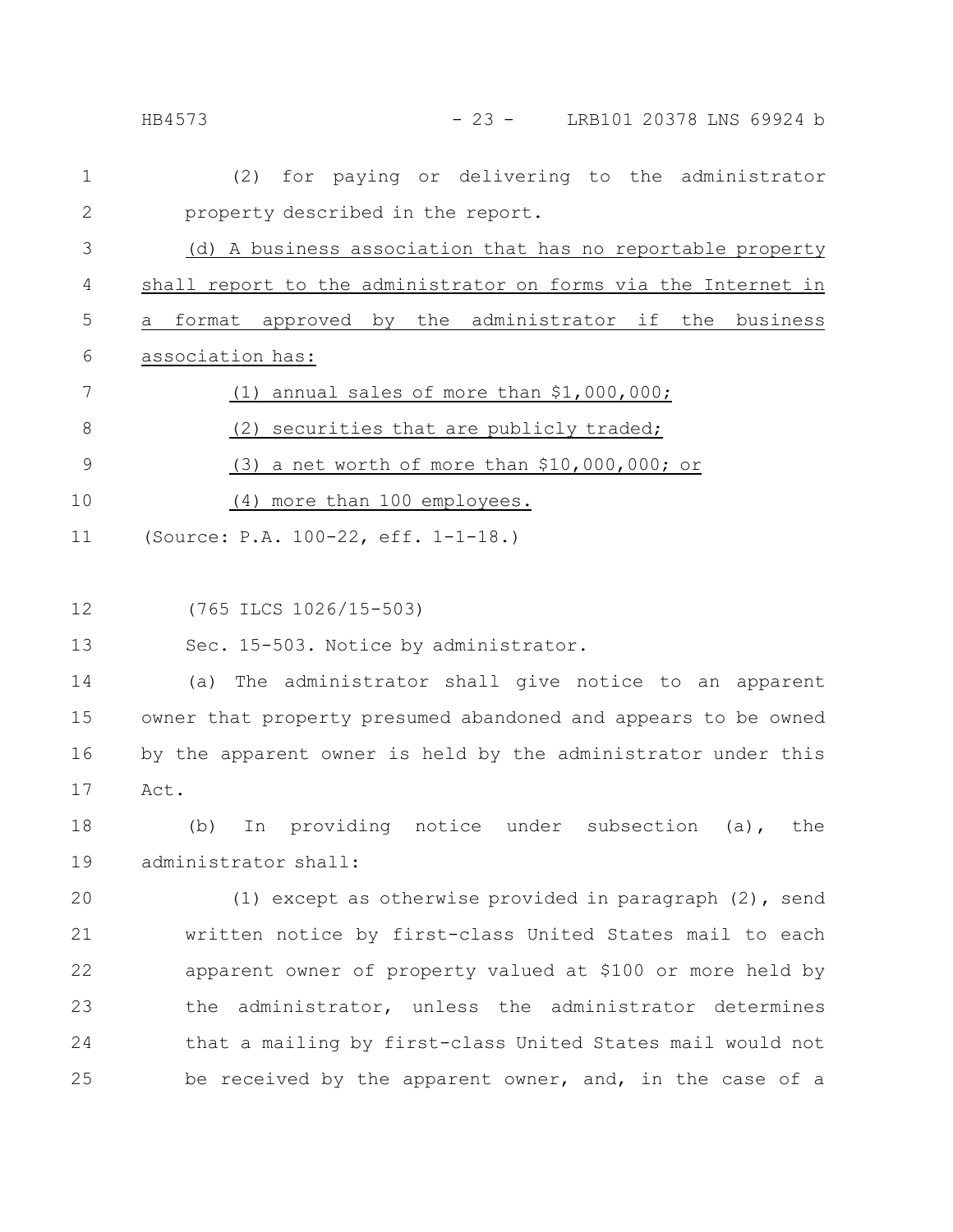security held in an account for which the apparent owner had consented to receiving electronic mail from the holder, send notice by electronic mail if the electronic-mail address of the apparent owner is known to the administrator instead of by first-class United States mail; or 1 2 3 4 5

(2) send the notice to the apparent owner's electronic-mail address if the administrator does not have a valid United States mail address for an apparent owner, but has an electronic-mail address that the administrator does not know to be invalid. 6 7 8 9 10

(c) In addition to the notice under subsection (b), the administrator shall: 11 12

(1) publish every 6 months in at least one English language newspaper of general circulation in each county in this State notice of property held by the administrator which must include: 13 14 15 16

(A) the total value of property received by the administrator during the preceding 6-month period, taken from the reports under Section 15-401; 17 18 19

(B) the total value of claims paid by the administrator during the preceding 6-month period; 20 21

(C) the Internet web address of the unclaimed property website maintained by the administrator; 22 23

(D) a telephone number and electronic-mail address to contact the administrator to inquire about or claim property; and 24 25 26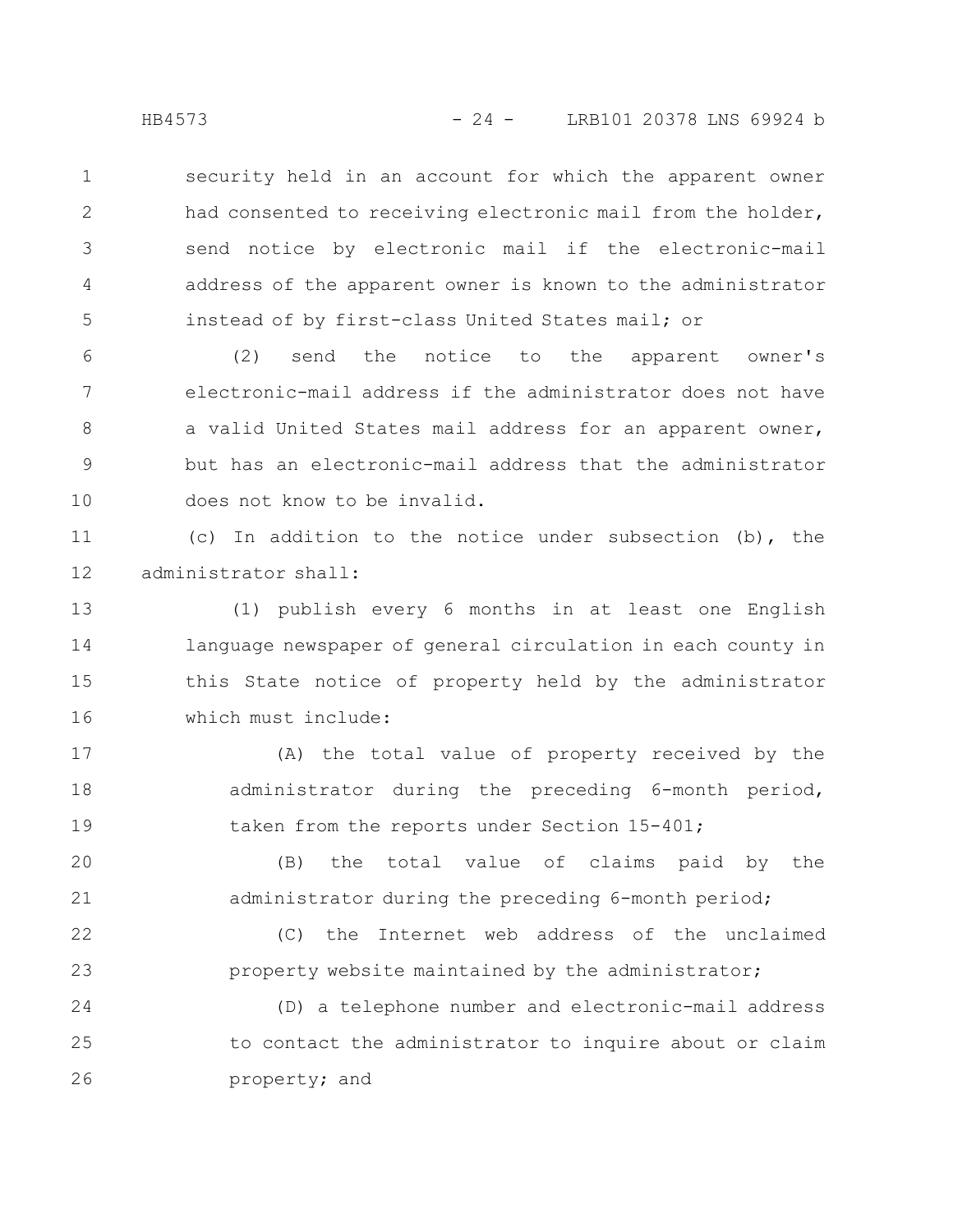(E) a statement that a person may access the Internet by a computer to search for unclaimed property and a computer may be available as a service to the public at a local public library. 1 2 3 4

(2) The administrator shall maintain a website accessible by the public and electronically searchable which contains the names reported to the administrator of apparent owners for whom property is being held by the administrator. The administrator need not list property on such website when: no owner name was reported, a claim has been initiated or is pending for the property, the administrator has made direct contact with the apparent owner of the property, and in other instances where the administrator reasonably believes exclusion of the property is in the best interests of both the State and the owner of the property. 5 6 7 8 9 10 11 12 13 14 15 16

(d) The website or database maintained under subsection (c)(2) must include instructions for filing with the administrator a claim to property and an online claim form with instructions. The website may also provide a printable claim form with instructions for its use. 17 18 19 20 21

(e) Tax return identification of apparent owners of abandoned property. 22 23

(1) At least annually the administrator shall notify the Department of Revenue of the names of persons appearing to be owners of abandoned property under this Section. The 24 25 26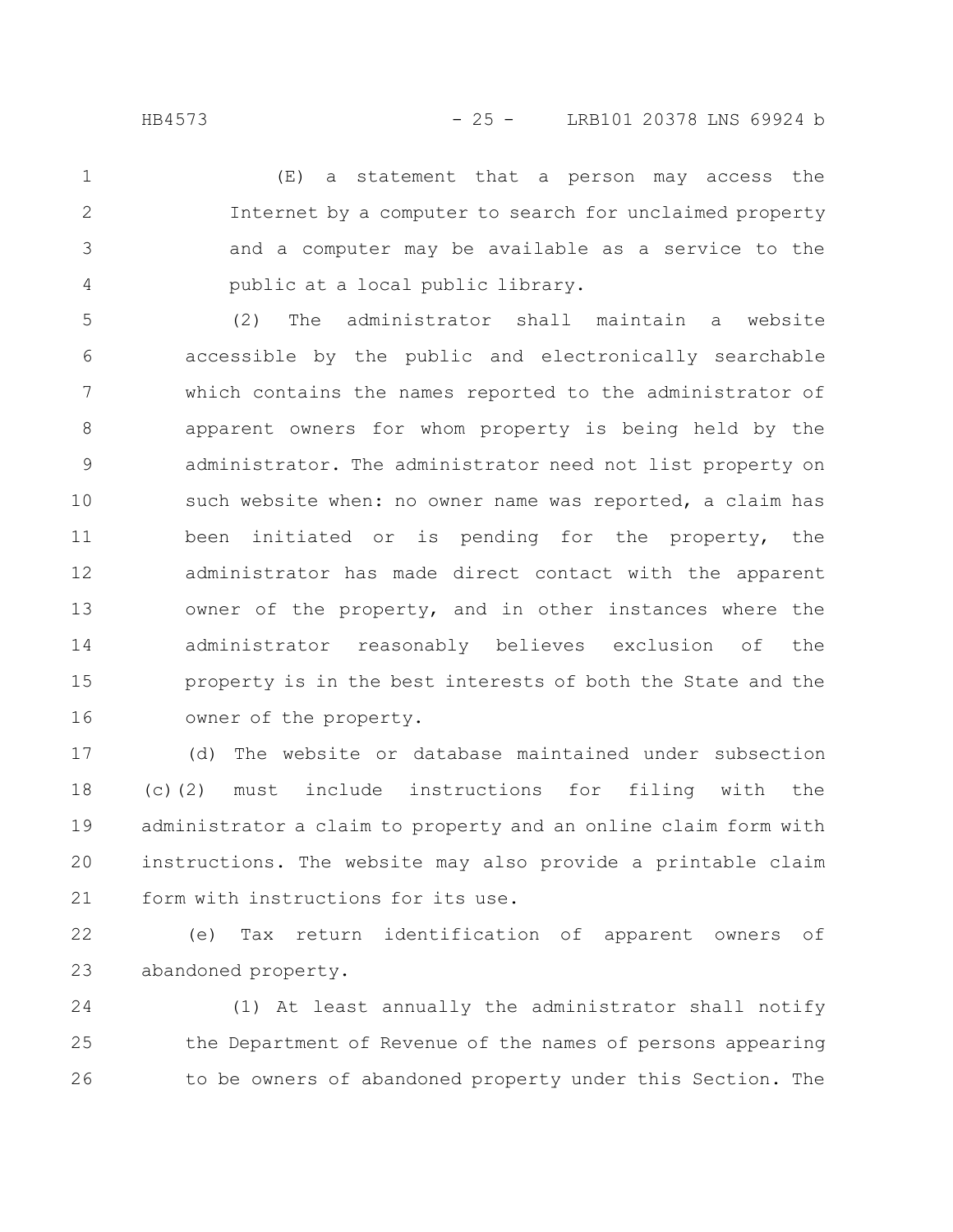administrator shall also provide to the Department of Revenue the social security numbers of the persons, if available. 1 2 3

(2) The Department of Revenue shall notify the administrator if any person under subsection (e)(1) has filed an Illinois income tax return and shall provide the administrator with the last known address of the person as it appears in Department of Revenue records, except as prohibited by federal law. The Department of Revenue may also provide additional addresses for the same taxpayer from the records of the Department, except as prohibited by federal law. 4 5 6 7 8 9 10 11 12

(3) In order to facilitate the return of property under this subsection, the administrator and the Department of Revenue may enter into an interagency agreement concerning protection of confidential information, data match rules, and other issues. 13 14 15 16 17

(4) The administrator may deliver, as provided under Section 15-904 of this Act, property or pay the amount owing to a person matched under this Section without the person filing a claim under Section 15-903 of this Act if the following conditions are met: 18 19 20 21 22

(A) the value of the property that is owed the person is \$2,000 or less; 23 24

(B) the property is not either tangible property or securities; 25 26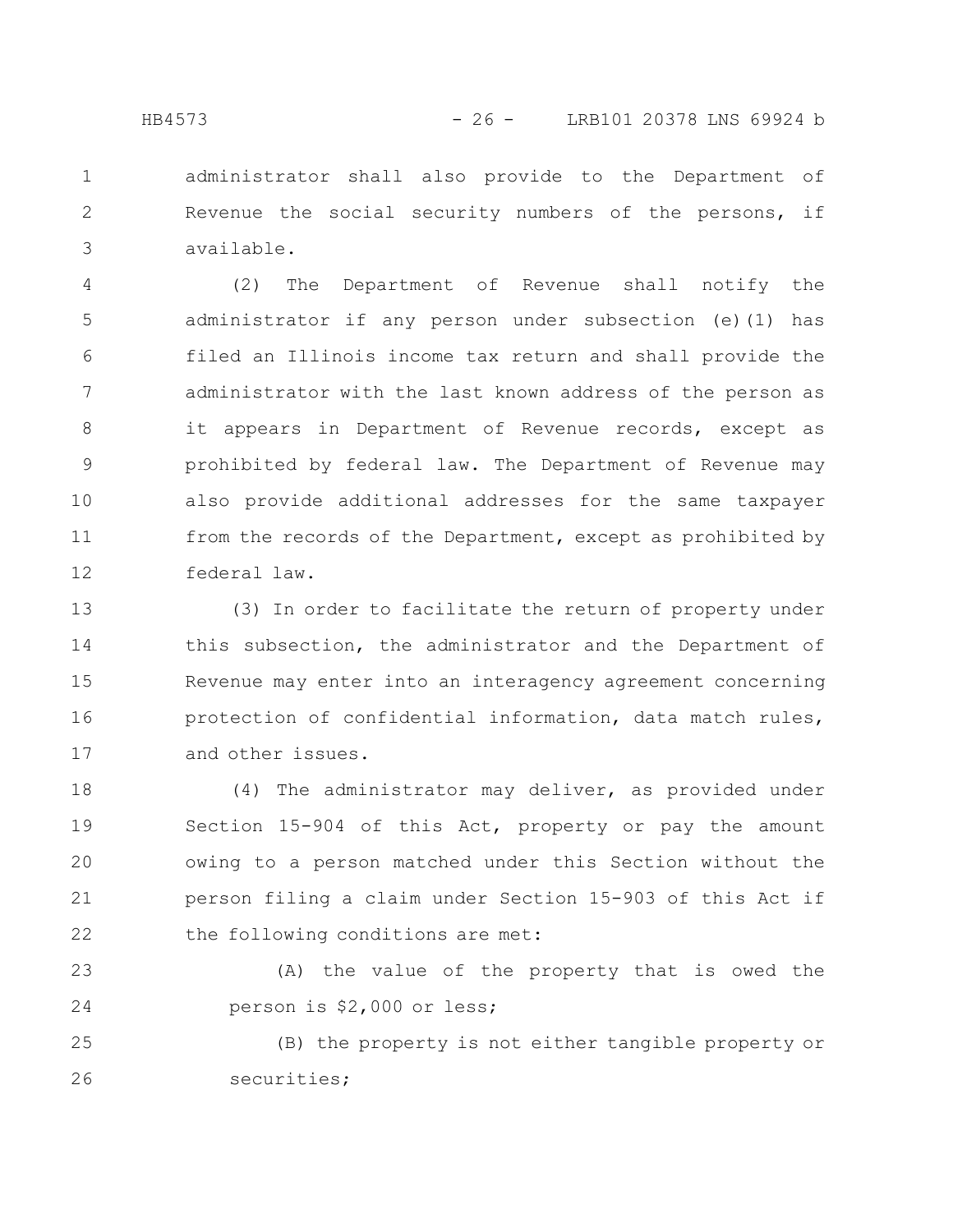(C) the last known address for the person according to the Department of Revenue records is less than 12 months old; and 1 2 3

(D) the administrator has evidence sufficient to establish that the person who appears in Department of Revenue records is the owner of the property and the owner currently resides at the last known address from the Department of Revenue. 4 5 6 7 8

(5) If the value of the property that is owed the person is greater than \$2,000, or is tangible property or securities the administrator shall provide notice to the person, informing the person that he or she is the owner of abandoned property held by the State and may file a claim with the administrator for return of the property. 9 10 11 12 13 14

(6) The administrator does not need to notify the Department of Revenue of the names or social security numbers of apparent owners of abandoned property if the administrator reasonably believes that the Department of Revenue will be unable to provide information that would provide sufficient evidence to establish that the person in the Department of Revenue's records is the apparent owner of unclaimed property in the custody of the administrator. 15 16 17 18 19 20 21 22

(f) The administrator may use additional databases to verify the identity of the person and that the person currently resides at the last known address. The administrator may utilize publicly and commercially available databases to find 23 24 25 26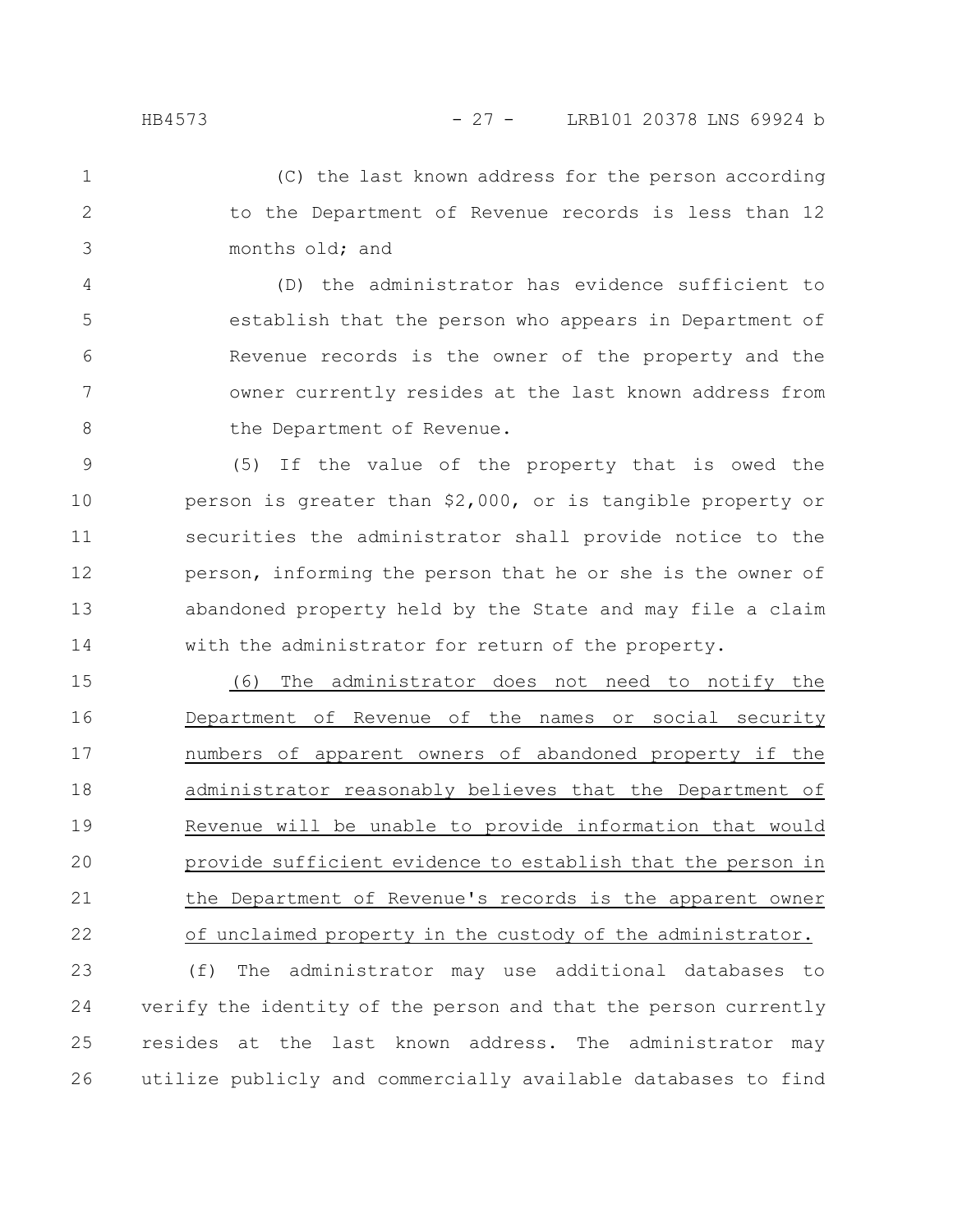and update or add information for apparent owners of property held by the administrator. 1 2

(g) In addition to giving notice under subsection (b), publishing the information under subsection (c)(1) and maintaining the website or database under subsection (c)(2), the administrator may use other printed publication, telecommunication, the Internet, or other media to inform the public of the existence of unclaimed property held by the administrator. 3 4 5 6 7 8 9

(h) Identification of apparent owners of abandoned property using other State databases. 10 11

(1) The administrator may enter into interagency agreements with the Secretary of State and the State Board of Elections to compare the names and social security numbers of persons appearing to be owners of abandoned property under this Section with databases under the control of the Secretary of State and the State Board of Elections. Such interagency agreements shall include terms addressing the protection of confidential information, data match rules, and other necessary and proper issues. 12 13 14 15 16 17 18 19 20

(2) Except as prohibited by federal law, the Secretary of State or the State Board of Elections shall provide the administrator with the last known address as it appears in its respective records of any person reasonably believed to be the apparent owner of abandoned property. 21 22 23 24 25

(3) The administrator may deliver, as provided under 26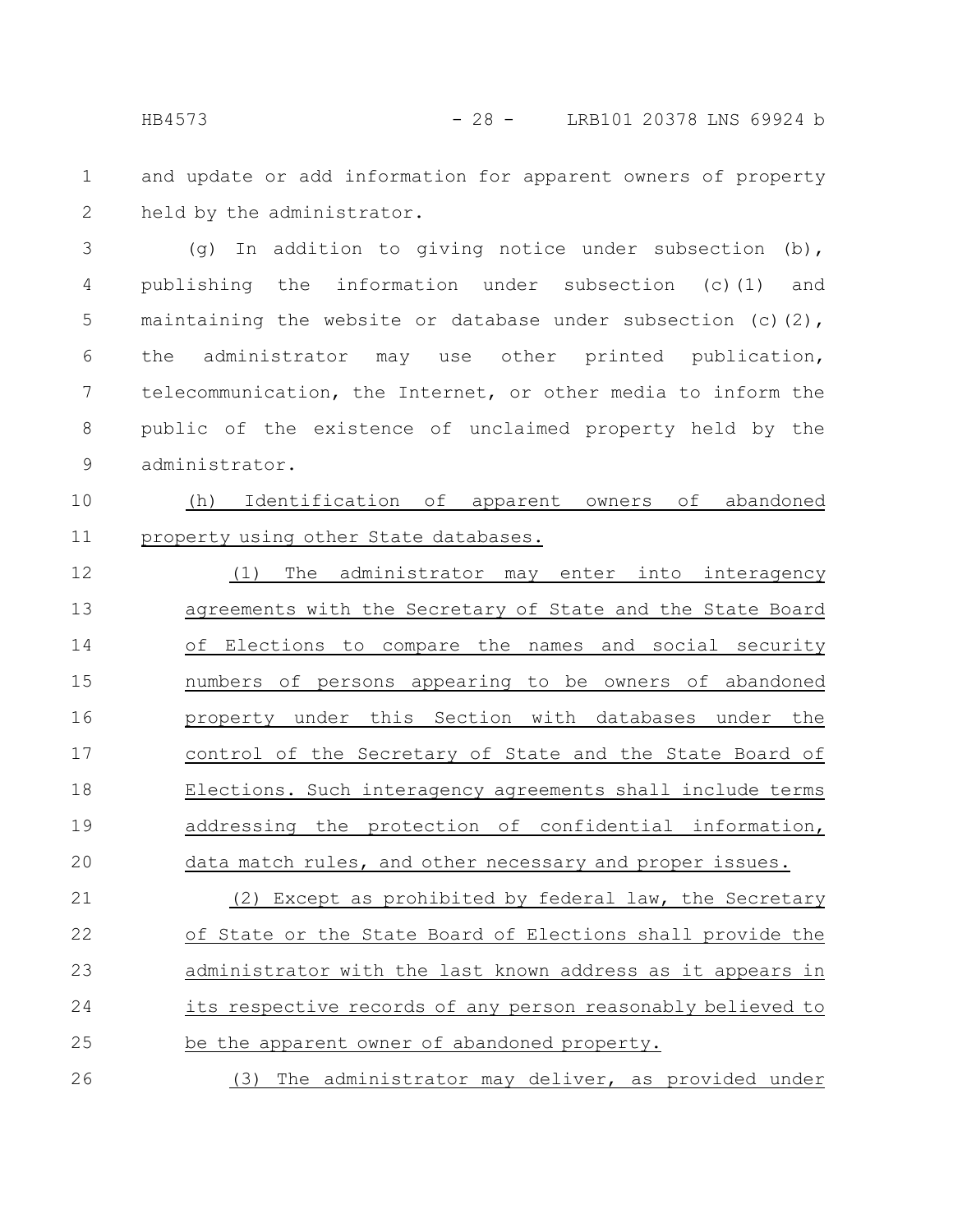| $\mathbf{1}$ | Section 15-904, property or pay the amount owing to a       |
|--------------|-------------------------------------------------------------|
| $\mathbf{2}$ | person matched under this Section without the person filing |
| 3            | a claim under Section 15-903 if the following conditions    |
| 4            | are met:                                                    |
| 5            | (A) the value of the property that is owed to the           |
| 6            | person is \$2,000 or less;                                  |
| 7            | (B) the property is not tangible property or                |
| 8            | securities;                                                 |
| 9            | (C) the last known address of the person according          |
| 10           | to the records of the Secretary of State or the State       |
| 11           | Board of Elections is less than 12 months old; and          |
| 12           | the administrator has evidence sufficient to<br>(D)         |
| 13           | establish that the person who appears in the records of     |
| 14           | the Secretary of State or the State Board of Elections      |
| 15           | is the owner of the property and the owner currently        |
| 16           | resides at the last known address provided by the           |
| 17           | Secretary of State or the State Board of Elections.         |
| 18           | (Source: P.A. 100-22, eff. 1-1-18; 100-566, eff. 1-1-18.)   |

(765 ILCS 1026/15-603)

Sec. 15-603. Payment or delivery of property to administrator. 20 21

(a) Except as otherwise provided in this Section, on filing a report under Section 15-401, the holder shall pay or deliver to the administrator the property described in the report. 22 23 24

(b) If property in a report under Section 15-401 is an 25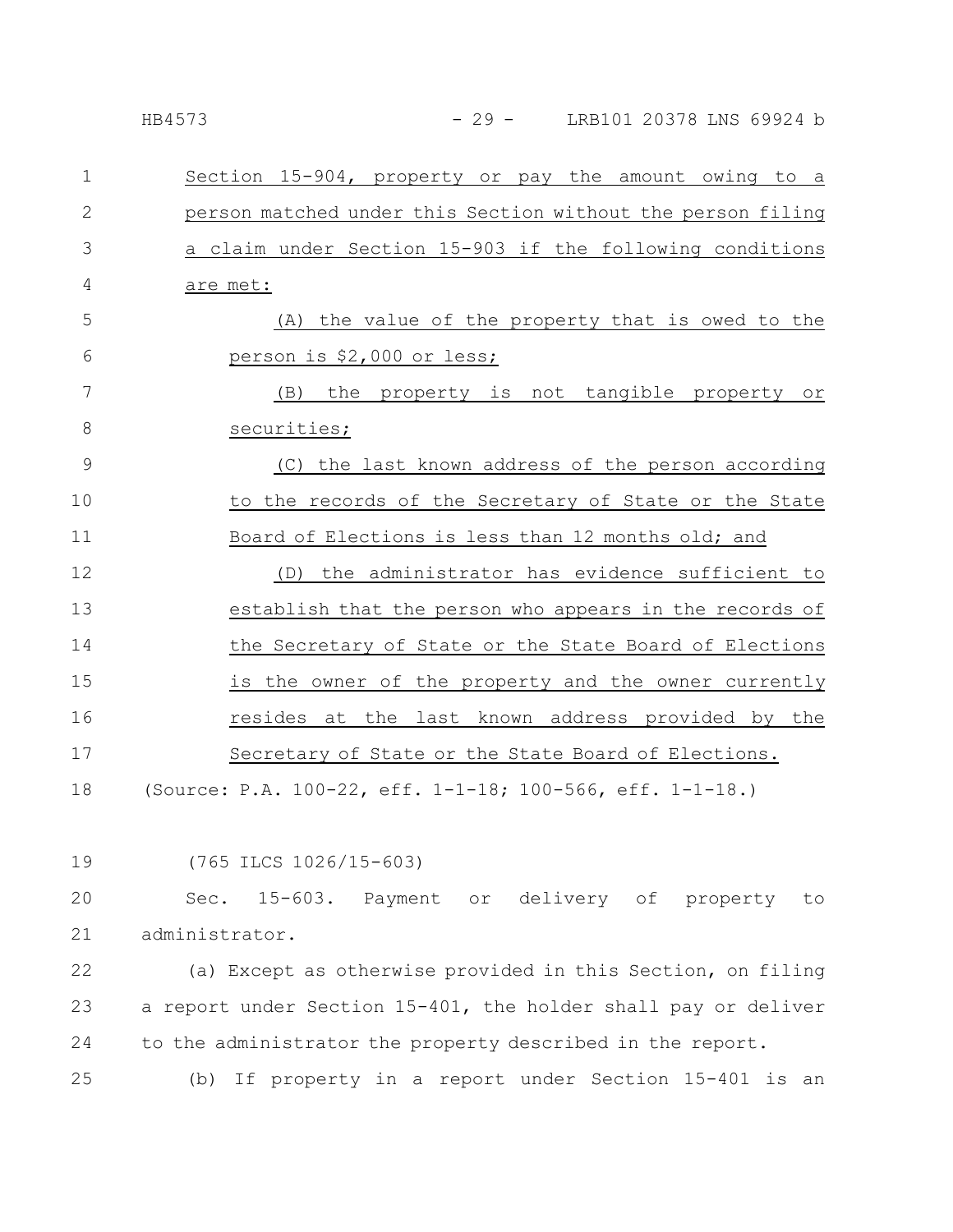automatically renewable deposit and a penalty or forfeiture in the payment of interest would result from paying the deposit to the administrator at the time of the report, the date for payment of the property to the administrator is extended until a penalty or forfeiture no longer would result from payment, if the holder informs the administrator of the extended date. 1 2 3 4 5 6

(c) Tangible property in a safe-deposit box may not be delivered to the administrator until a mutually agreed upon date that is no sooner than 60 days after filing the report under Section 15-401. 7 8 9 10

(d) If property reported to the administrator under Section 15-401 is a security, the administrator may: 11 12

(1) make an endorsement, instruction, or entitlement order on behalf of the apparent owner to invoke the duty of the issuer, its transfer agent, or the securities intermediary to transfer the security; or 13 14 15 16

17

(2) dispose of the security under Section 15-702.

(e) If the holder of property reported to the administrator under Section 15-401 is the issuer of a certificated security, the administrator may obtain a replacement certificate in physical or book-entry form under Section 8-405 of the Uniform Commercial Code. An indemnity bond is not required. 18 19 20 21 22

(f) The administrator shall establish procedures for the registration, issuance, method of delivery, transfer, and maintenance of securities delivered to the administrator by a holder. 23 24 25 26